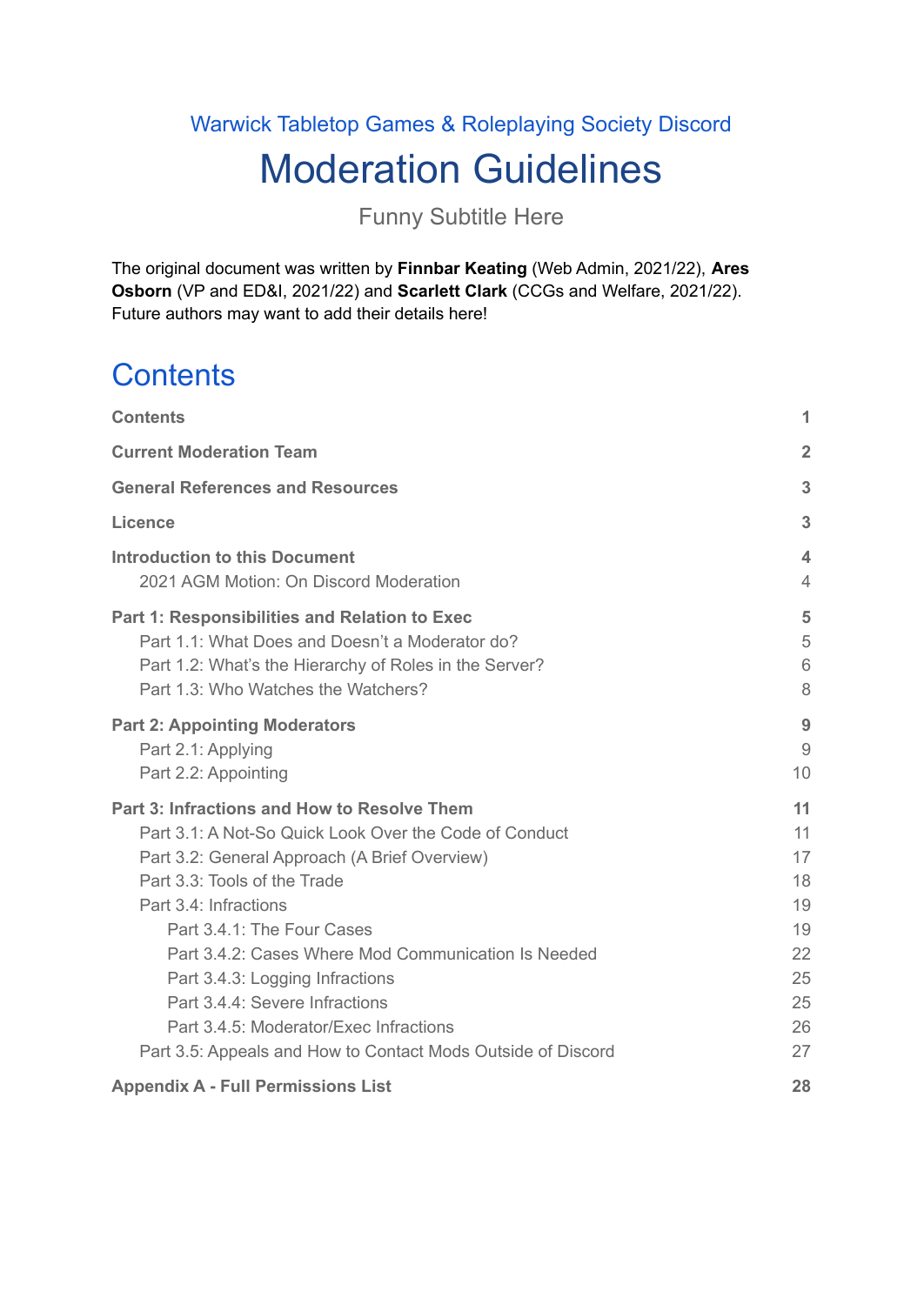# <span id="page-1-0"></span>Current Moderation Team

| Name (pronouns)    | <b>Discord username</b> | Other contact details (e.g.<br>Tabletop website username) |
|--------------------|-------------------------|-----------------------------------------------------------|
| Scarlett (she/her) | ORCH1D#3686             | <b>ORCH1D on Tabletop Website</b>                         |
| Lap (he/him)       | TheRealLap#0001         | TheRealLap on Tabletop Website                            |
| Reylynn (she/her)  | Fanged Cutie#1200       | Fanged Cutie on Tabletop<br>Website                       |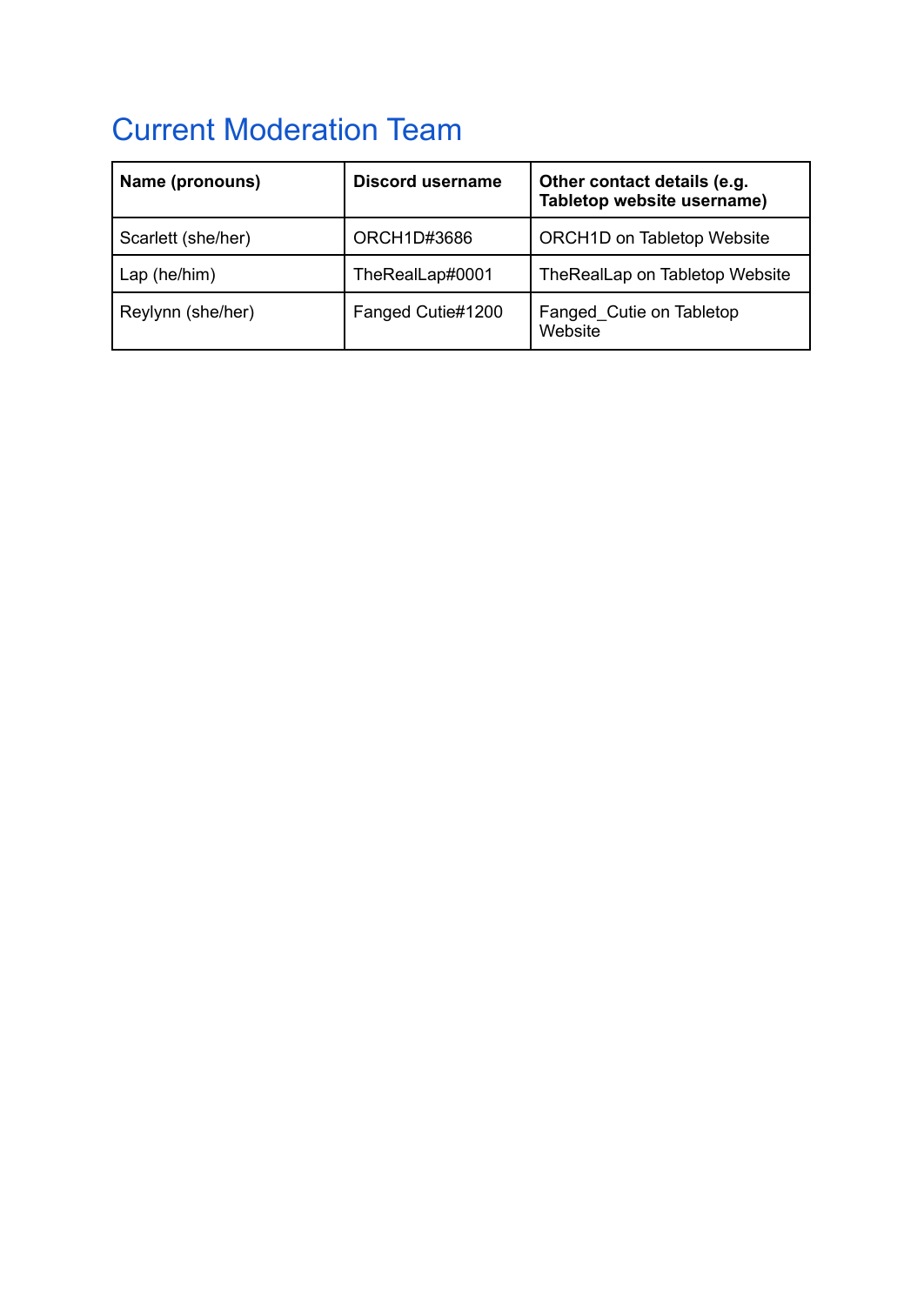# <span id="page-2-0"></span>General References and Resources

Below is a list of resources that moderators are encouraged to take advantage of in order to improve their moderation-related skills and knowledge.

Further specific references are highlighted throughout this document where appropriate.

#### **Warwick Students Union Active Bystander Intervention Training**

[https://warwick.ac.uk/services/dean-of-students-office/community-values-education/activeby](https://warwick.ac.uk/services/dean-of-students-office/community-values-education/activebystanderintervention/abicourse/) [standerintervention/abicourse/](https://warwick.ac.uk/services/dean-of-students-office/community-values-education/activebystanderintervention/abicourse/) - The Active Bystander Intervention course explores our role as active bystanders within the university community (and beyond), and equips participants with the knowledge, skills and confidence to make safe, effective interventions.

#### **Hollaback!**

<https://www.ihollaback.org/> - offers virtual, interactive harassment prevention & bystander intervention training, and further resources.

- Resources: <https://www.ihollaback.org/resources/> there is a whole section about online harassment at the end
- Training: <https://www.ihollaback.org/harassmenttraining/>

**The Discord Moderator Academy** (referred to as DMA throughout this document) <https://discord.com/moderation> - a comprehensive resource so that anyone, from first-time moderators to experienced veterans of massive online communities, can find resources to learn about moderation, community management, and more.

#### **The NISEI Code of Conduct**

<https://nisei.net/about/code-of-conduct/> - where we got some of our examples from. It attributes a few other Codes of Conduct that are worth looking at also.

## <span id="page-2-1"></span>Licence

This document is licensed under Creative Commons Attribution 4.0 International (CC BY 4.0). This means that you can share this document in any format and build on it for any purpose, as long as you credit the original authors of the work and provide a copy of this license.

You can find out more about this license from the Creative Commons website: [https://creativecommons.org/licenses/by/4.0/.](https://creativecommons.org/licenses/by/4.0/)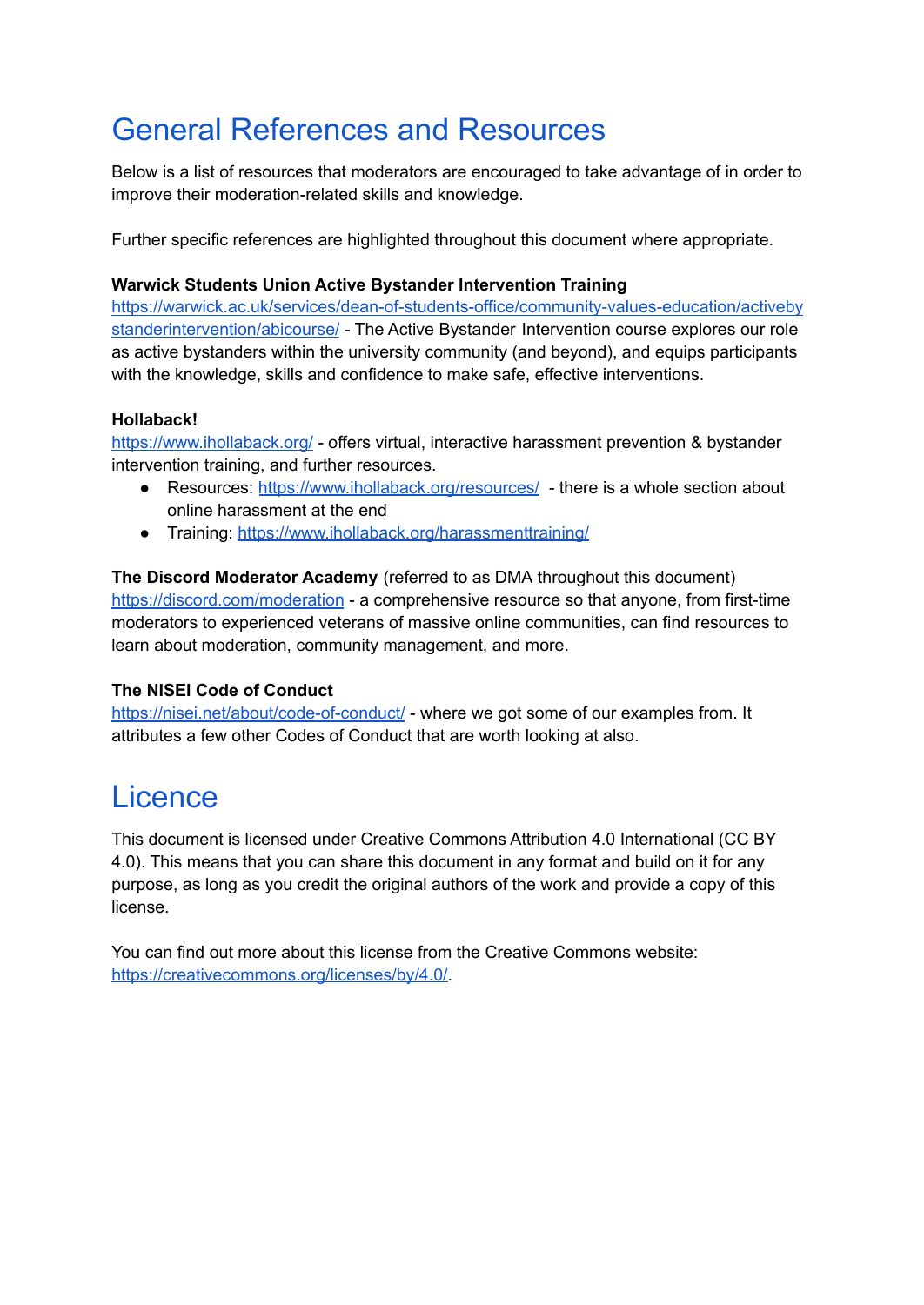## <span id="page-3-0"></span>Introduction to this Document

This document was created as a result of a passed motion in the 2021 Society AGM. The motion is as follows:

## <span id="page-3-1"></span>2021 AGM Motion: On Discord [Moderation](https://www.warwicktabletop.co.uk/forum/thread/302/#response-497)

#### **The Society Notes:**

- 1. Currently, the society Discord server is effectively moderated by the exec, though this is not officially listed in anyone's duties aside from Web Admin.
- 2. Due to the current pandemic, the Discord server is seeing more and more use.
- 3. There are currently no guidelines on how exactly the Discord is moderated, excluding our Code of Conduct.

#### **The Society Believes:**

- 1. An exec member should not have to balance their degree, exec duties **and** increased moderation duties - particularly if these duties fall solely to the Web Admin.
- 2. Having what is essentially a group of 13 moderators with no unifying guidelines except for the Code of Conduct is unhelpful as it slows down decision making and ends up with many people with (possibly conflicting) opinions of whether a given message breaks a rule.

### **The Society Resolves:**

- 1. To create moderation guidelines. While these documents will not remove all uncertainty from decision making, it should make the process clear. This will be the responsibility of the new Web Admin, Equal Opportunities Officer and Welfare Officer (the latter two are appointed internally).
- 2. To then publish these documents and ask for feedback from the society membership.
- 3. Finally, to call for moderators and appoint them by the end of Term 3, if enough suitable candidates respond to the call.

### **The goal of this document is to:**

- 1) Provide guidelines for how to moderate our Discord server
- 2) Provide guidelines for how to appoint moderators
- 3) Provide guidelines for what to do in the case of an abuse of moderation power

Future moderators may want to update this document, whether just to fill in the names of the new moderators or to make larger changes to the process involved.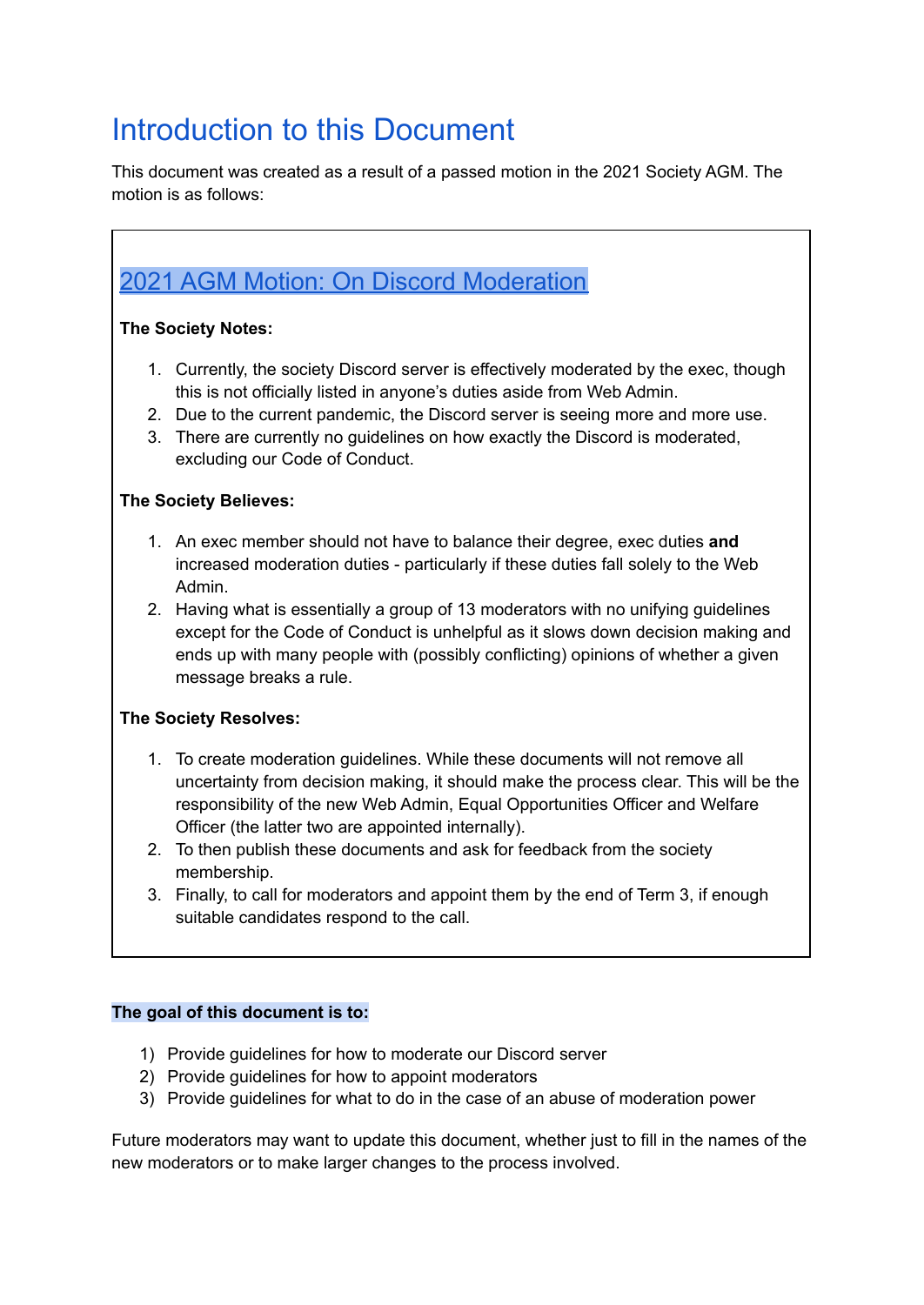# <span id="page-4-0"></span>Part 1: Responsibilities and Relation to Exec

## <span id="page-4-1"></span>Part 1.1: What Does and Doesn't a Moderator do?

As a moderator, your job is to keep an eye on the Tabletop Discord community. This can be summarised by the following points.

**● Enforce the rules.** The Tabletop Discord has a good number of rules to keep the community positive. The rules are there to guide when moderators should take action (i.e. when the rules have been breached), but it is important to note that moderators should be enforcing the *spirit* of the rules, rather than following them to the letter. The rules are not exhaustive of every situation!

We'll discuss techniques for helpful community enforcement later on.

- **Set an example.** Users learn how to act from their moderators. If a moderator does something that skirts the rules and is left unpunished, users will see this as an excuse to do the same kinds of rule skirting. This is the same expectation as members have of the exec - you represent the community, so should act in the way you expect the community to act.
- **Be active in your parts of the community.** Moderators who say nothing except when they arrive to berate a user for breaking a rule will seem aloof and out of touch - so don't be a stranger!

There are also a number of things you are **not** responsible for, which are important to list.

● **Like exec, your degree comes first.** You are not expected to be active on the server 24/7, and you should definitely stick to your normal sleep schedule. If there are times where you feel that you need to take a break from the Discord server, this is absolutely fine - just make sure the other moderators know and can cover your absence.

Also consider splitting the work between the team of moderators - as long as some of the mods are present in each channel, you will have enough eyes on every part of the server.

- **As a moderator, you do not have the responsibilities that the exec have.** You aren't suddenly expected to run events (unless you want to!) or deal with the SU. That being said, you may have to liaise with exec in particularly difficult circumstances. You might also consider this a stepping stone to trying for exec positions if you like! (Although there is no need to be a moderator before being an exec.)
- **You are not perfect.** However convenient it would be for you to be perfect, it isn't feasible to expect perfection and you will likely make mistakes sometimes. This is okay! A key part of being a moderator is learning from those mistakes - as a moderation team, you will work together to make decisions and learn from each other about what works best to build a friendly community. What we expect you to do is to log what actions are taken and be open to discussion as to whether certain actions were handled correctly, in order to facilitate this learning both for the benefit of yourself and future moderation teams.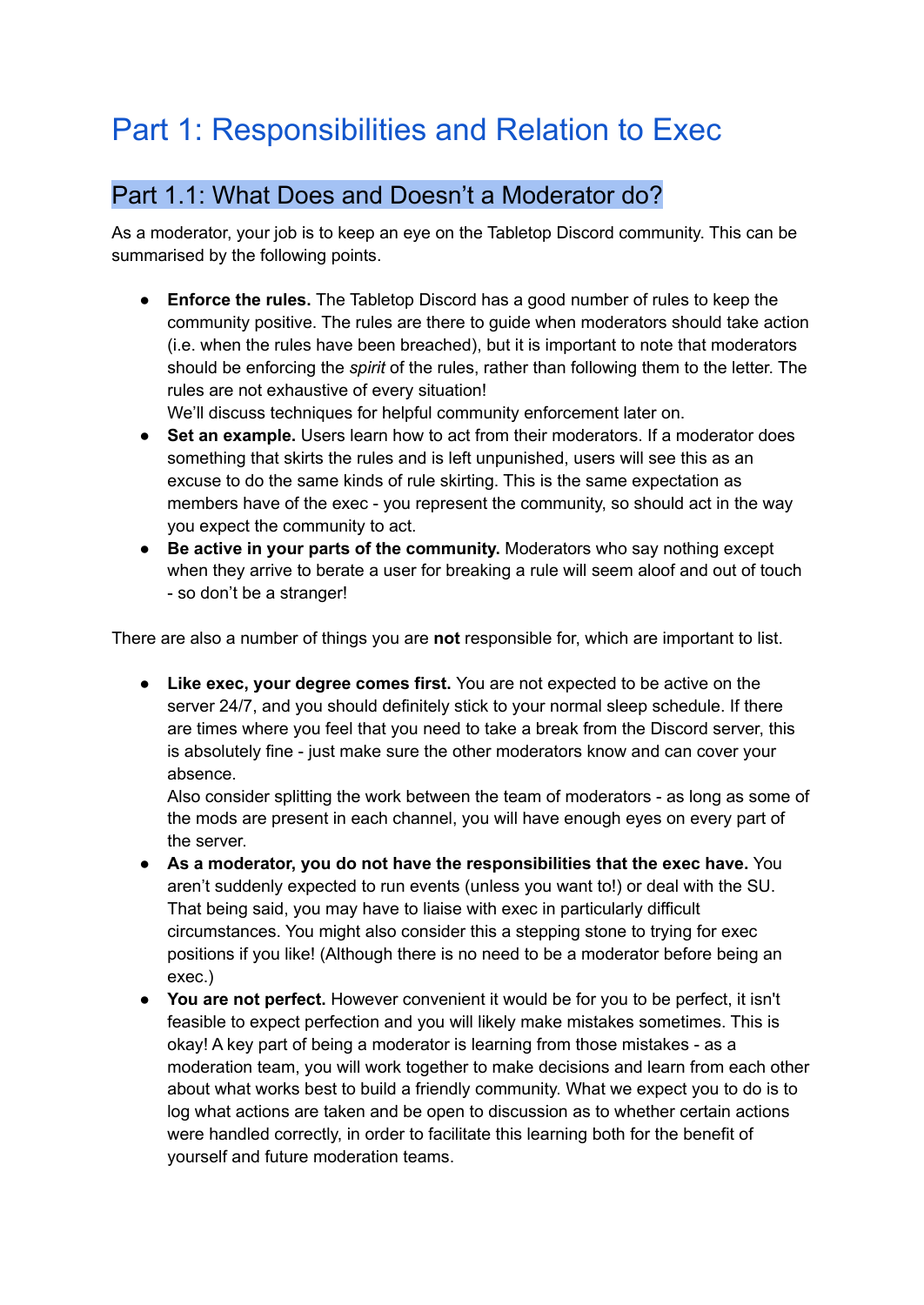## <span id="page-5-0"></span>Part 1.2: What's the Hierarchy of Roles in the Server?

In the server, there are five main roles that need to be considered when thinking about permissions. We go through each of these in order and briefly comment on the permissions and expectations that come with the role. Each role is given the powers that they need to do their jobs and no more. **Full permissions are listed in [Appendix](#page-27-0) A** - this section aims to give an overview.

**Note that the ordering of this section is with respect to the permissions that they get, from most to least. This does not directly reflect the power that they have over the society** - the Web Admin is not more powerful than the President because they are the server owner! Moderators operate under the watchful eyes of the exec team and should consider themselves as working for the exec to help the society run smoothly.

An exec member who wishes to have moderation duties and the extra responsibilities that come with them should consider applying for a moderator position.

#### **Web Admin (Server Owner)**

The Web Admin is the server owner, so has all permissions and can take action on everyone, including other moderators. This position is elected in the yearly Annual General Meeting, and answers to the rest of the exec.

Since they are the server owner, they have all permissions in the server. As mentioned, full details of this can be found in [Appendix](#page-27-0) A.

#### **Moderators**

These are the people who focus on moderating the server alongside the Web Admin, so have permissions in order to do that. They answer to the Web Admin and the rest of the Exec, but should contact the Web Admin first if a situation arises that warrants wider input.

Moderators have most permissions on the server, since that is what is required for moderation. Full details of what permissions this entails can be found in [Appendix](#page-27-0) A. Note that the moderators have the ability to ban and kick members, which the Exec do not have.

#### **Exec**

Exec deal with the general day-to-day running of the society, **and moderation of our Discord server does not come under their job remit** (as laid out in our constitution) that they are elected to carry out. They are still given a handful of permissions useful for the running of the society - creating new channels, updating their descriptions, pinning messages and so on. With these powers, they can act as temporary moderators, but only in the situation where no other moderators are present. Any exec member found abusing these powers will answer to the Web Admin.

The permission that exec have are all listed and justified in [Appendix](#page-27-0) A. Note that from a moderation perspective, Exec can delete messages, mute members and control people in voice calls (mute/deafen/move), so as to deal with quick issues (for example, in online exec meetings).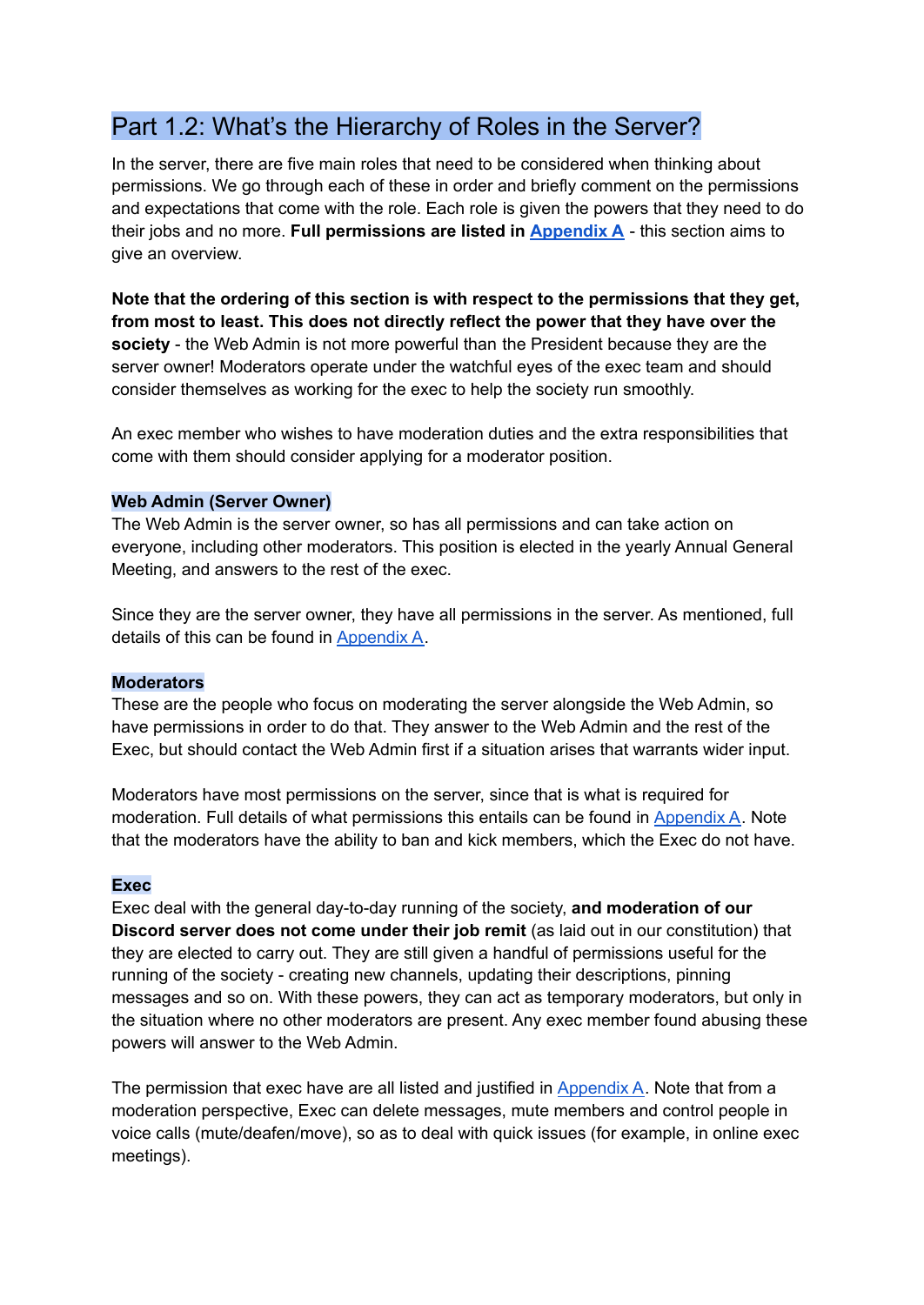#### **Ex-Exec**

Ex-exec are essentially shiny members. They have no permissions that regular members don't have, but have access to a few hidden channels that regular members do not. These exist solely so that current exec can ask ex-exec questions about the previous running of the society.

#### **Members**

Everyone is a member, and as a result gets a base set of permissions that are fundamental for interacting with the server. We list a few things that members can do here as a helpful tutorial to those less familiar with Discord.

- You can change your own nickname.
- You can send messages in any channel you can access, and can read all messages posted in every channel you can access.
- You can edit and delete your own messages although the Mods will be aware of how messages have changed as every action in the server is logged.
- You can speak in voice channels, and can stream audio and video.
- You can react to messages, use emoji and even use emoji from outside of this server if you have Discord Nitro.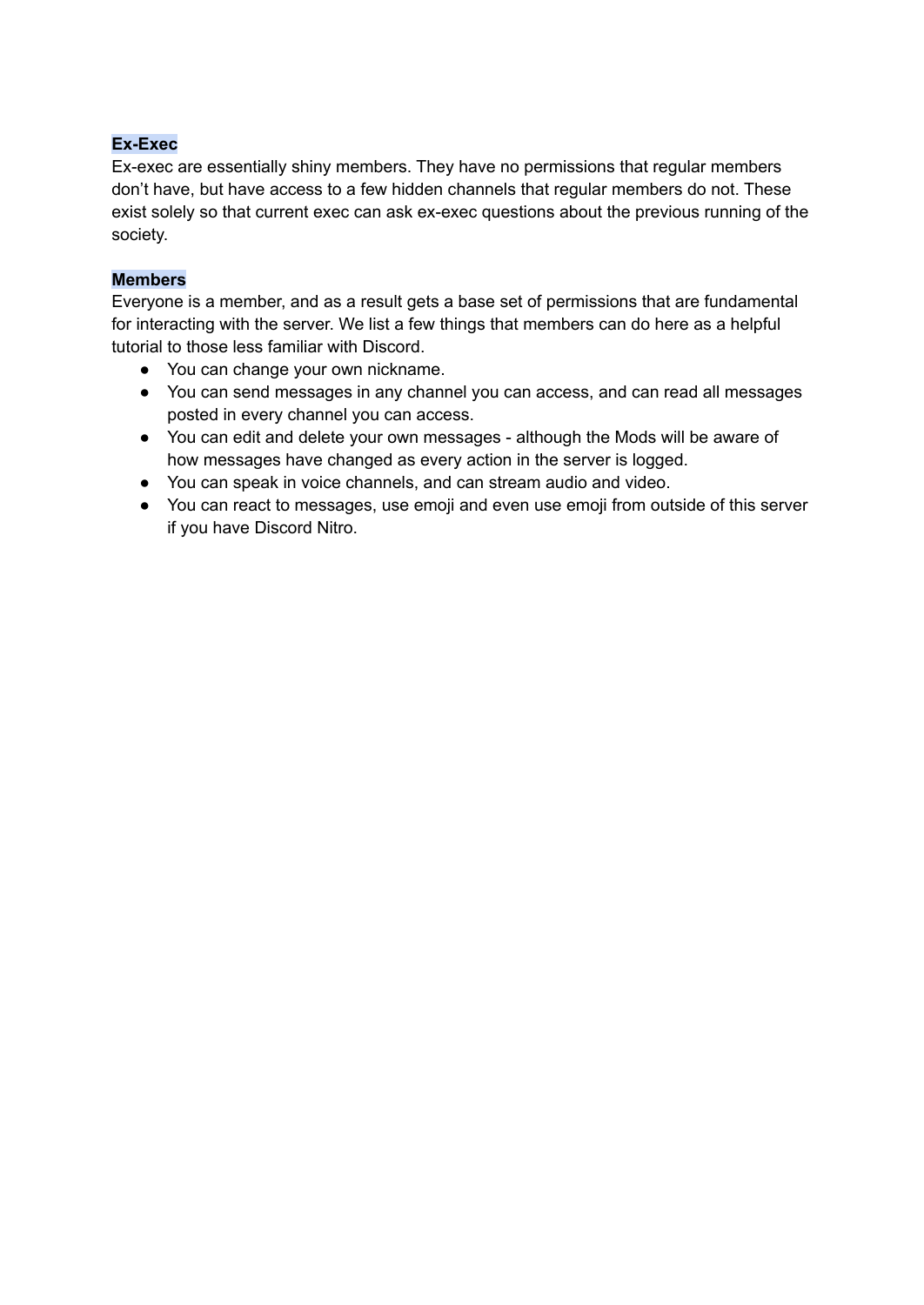## <span id="page-7-0"></span>Part 1.3: Who Watches the Watchers?

If moderators and/or the Web Admin do not follow or enforce the rules in good faith, or you feel that a decision that has been made by them is unfair, you have the right to discuss this with the moderators or exec. In order, these are the people you should consider contacting:

● **The [moderators](#page-1-0).** Of course, when wanting to complain about the conduct of moderators you may not want to contact them - hence why other people are on this list. But for issues where you feel comfortable explaining to the moderators why you feel you've been mistreated, they will listen to you.

Furthermore, you may also only be unhappy with the conduct of some of the moderators, and can thus raise your complaint with the entire team or those moderators which are not involved.

Regardless of what group of moderators you contact, if you feel that the response is unfair, then you can contact the other people on this list.

- **The [Welfare](https://www.warwicktabletop.co.uk/exec/) Officer / ED&I Officer.** Their jobs are to keep an eye on the welfare of members and to deal with issues relating to Equality, Diversity and Inclusion<sup>1</sup> respectively, so may be the best people to contact in cases that relate to either of these topics.
- **The [President.](https://www.warwicktabletop.co.uk/exec/)** As the leader of the society, they keep an eye on the exec as well as the society as a whole, so can be contacted about issues with said exec.
- **● Other [non-moderator](https://www.warwicktabletop.co.uk/exec/) exec.**

Your complaints will always be treated seriously, and transgressions by people in power will be considered as seriously as those by regular members. (See Part [3.4.5.\)](#page-25-0) Moderators and exec are reminded that they set an example in the society, so will be held to a high standard.

<sup>&</sup>lt;sup>1</sup> That is, fair treatment and equality for all, and ensuring a welcoming and accepting environment for everyone regardless of their background (including but not limited to gender, race, ethnic group, sexuality, religion, disability and neurotype).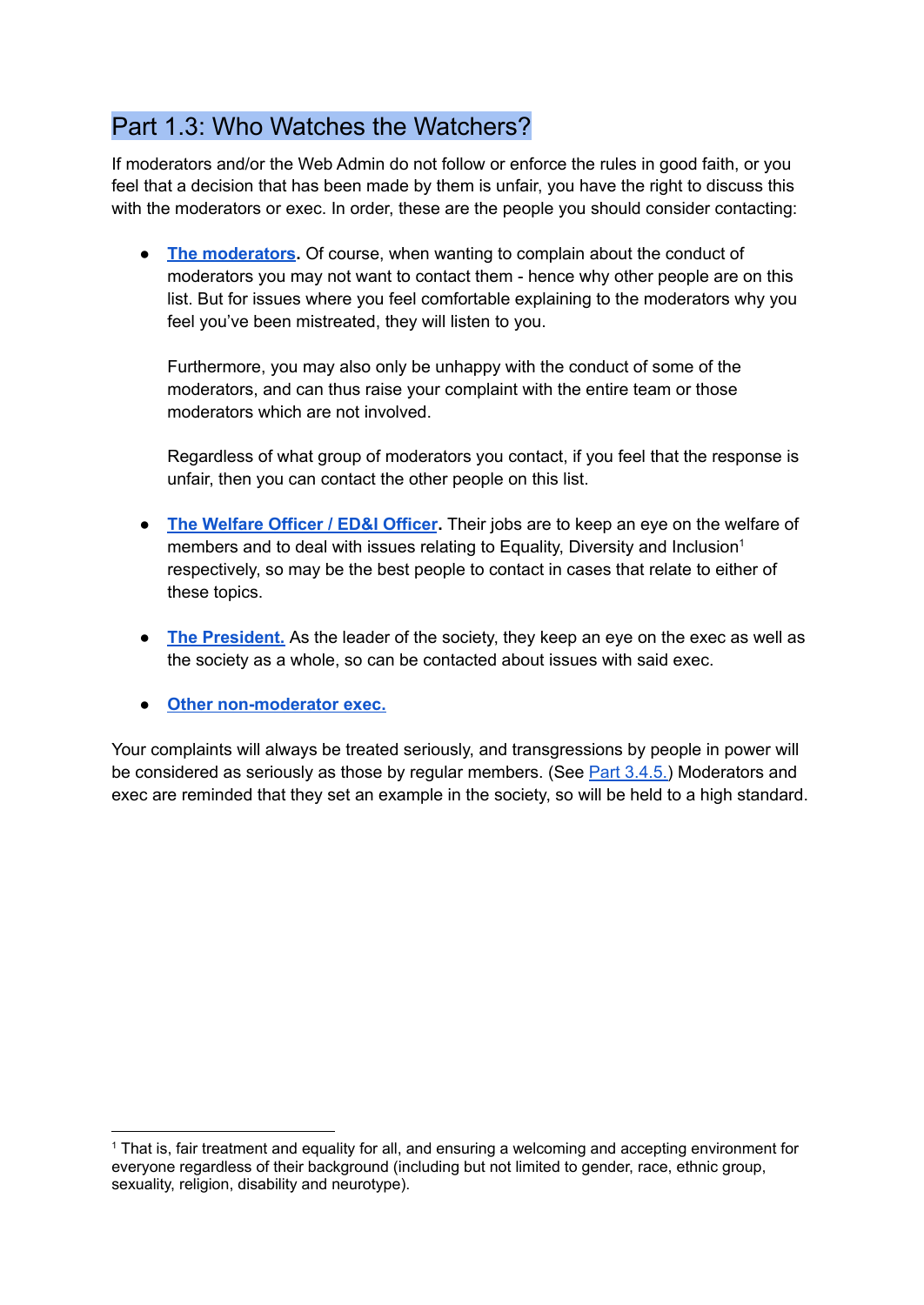# <span id="page-8-0"></span>Part 2: Appointing Moderators

<span id="page-8-1"></span>We now talk about when and how these moderators are appointed.

## Part 2.1: Applying

Moderators are appointed yearly a few weeks after the Annual General Meeting.

Members of the Discord server are allowed to apply if the following conditions hold:

- **They are a current standard member of the society**, so have purchased membership from the SU. They also need to be a member until the end of their year-long term as moderator, if appointed. In some years, you may not get enough interest from standard members. If so, you can do a second round of applications where others can also apply.
- **They have been present on the Discord server for at least five months**. This amount of time has been chosen since this allows a first year student who joined the Discord at the start of their first term at Warwick to qualify.
- **They have not been elected as President or Web Admin.** The Web Admin is already the head moderator, and the President is needed to be a point of contact if someone feels that the moderation team has been unfair.
- **Additionally, at least one of the Welfare Officer and ED&I Officer** *cannot* **be a moderator.** This is again so that people outside of the moderation team can be contacted if someone feels that the moderation team has been unfair. This means that at least two people (the President and one of the above positions) are available in this case.

Appointment is done via an application form distributed on Discord, with potential applicants given at least a week to complete this form. The application process consists of three short parts that an applicant must complete. The parts are as follows:

- 1. **A short manifesto.** This should be about why you are applying and what skills you bring to the table (e.g. past moderation experience, past teamwork experience). This is so we can get an idea of who you are!
- 2. **A list of channels that you are active in** out of the most popular channels on the Discord at that point. This is so we can assemble a team of moderators who are able to work together to moderate all parts of the server.
- 3. **A brief written task about how to deal with a situation if it arises.** This is to test how potential moderators act, and whether it is in line with the guidelines in this document.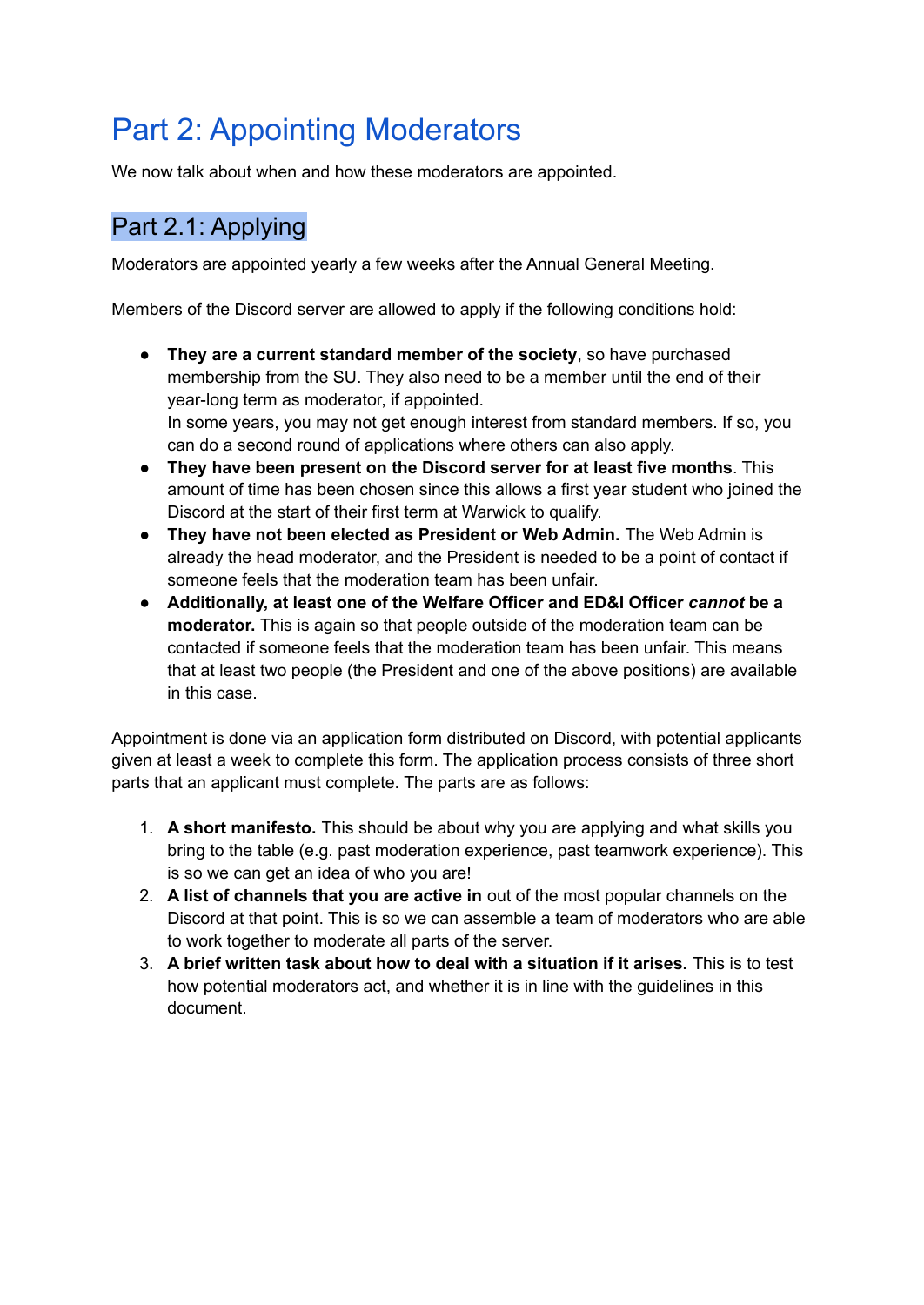## <span id="page-9-0"></span>Part 2.2: Appointing

Once the application period has closed, a small committee consisting of the President, Web Admin, Welfare Officer and ED&I Officer will go through the applications. In doing so, they will rate potential moderators on a few different criteria:

- **Potential moderators will be subject to a brief background check** of their most recent (five months) Discord history, and a check through the moderation logs to check for past infractions. A past infraction does not automatically disqualify you from a moderation position, especially if it was not recent.
- **Potential moderators will be appointed as a team**, and as such the channels that they frequent will be used to build a team that covers all areas of the society. The list of frequented channels will be checked, to see how active a potential moderator is and how they currently contribute to the community.
- **The manifestos will be read through** to look for people that are passionate and motivated about moderating and making the community better. Prior experience will also be noted, although it is not necessary. Similarly, the written responses will be looked through to see how potential moderators act.

The number of moderators appointed will depend on the circumstances of the year. More moderators will be appointed in years where the Discord server is expected to be more active (such as when we're stuck inside during a major pandemic).

Once the new moderation team has been chosen, they will be promoted to moderators and the results will be announced on Discord. Anyone that did not get appointed will get full written feedback on how they could improve their application.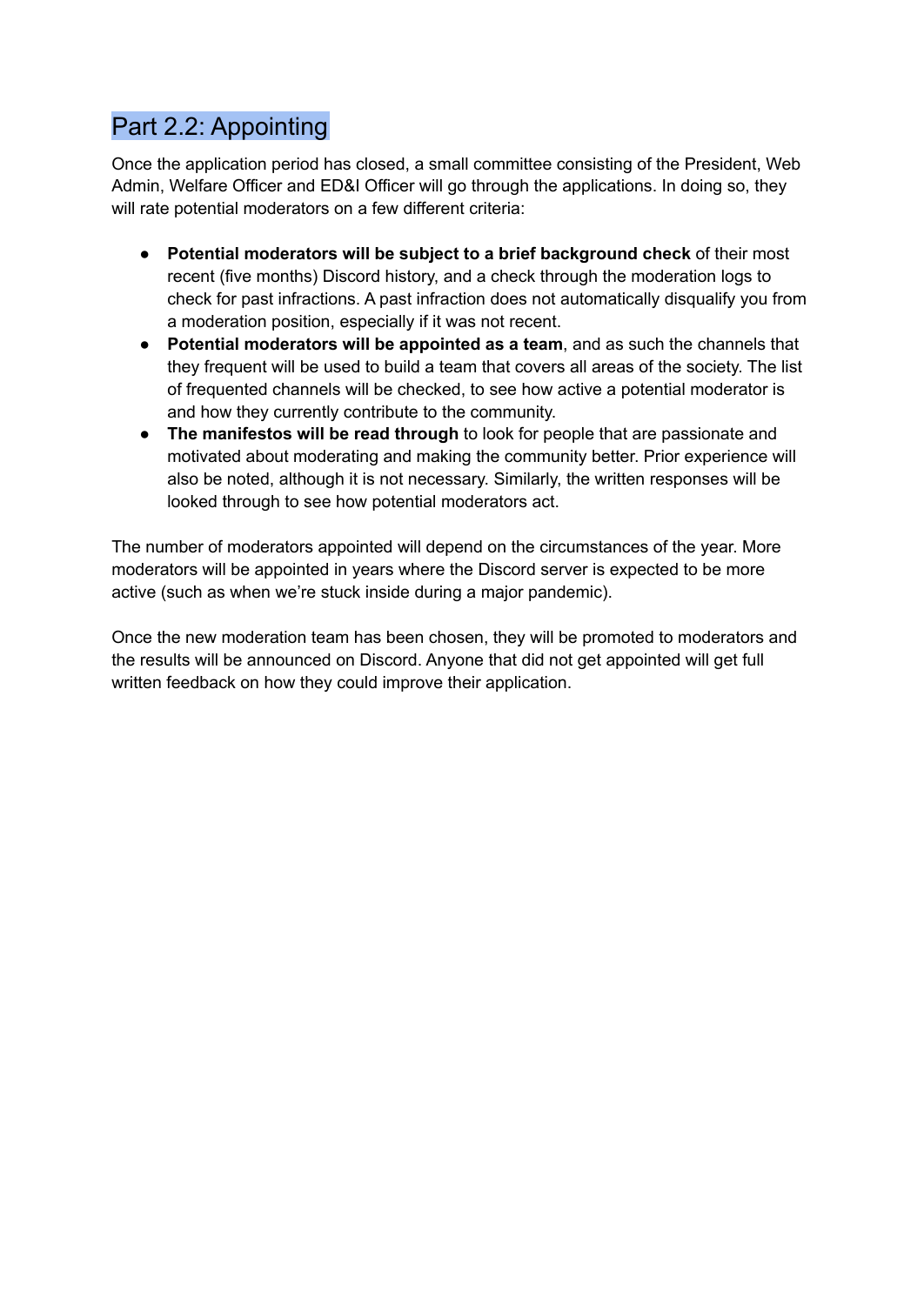# <span id="page-10-0"></span>Part 3: Infractions and How to Resolve Them

<span id="page-10-1"></span>In this section, we look at how to identify and resolve infractions.

### Part 3.1: A Not-So Quick Look Over the Code of Conduct

Our code of conduct can be found here: Warwick Tabletop Games and [Role-Playing](https://www.warwicktabletop.co.uk/page/codeofconduct/) Society Code of [Conduct](https://www.warwicktabletop.co.uk/page/codeofconduct/)

This section will go through the rules in the code of conduct one-by-one and elaborate on what would be considered a breach of the rules.

**1. We are a welcoming society. Please welcome new members and help them to fit in.** Please invite newcomers to your games, or if you see someone without a group, invite them in!

This rule is about being kind to newcomers - any behaviour that is derogatory towards people who are new or less experienced (e.g. calling them noobs, making fun of their lack of knowledge) should be moderated.

**2. We support a large array of people from all kinds of backgrounds. Discriminatory language of any kind will not be tolerated.** This includes but is not limited to racism, sexism, homophobia, transphobia, or religious slurs.

This is a rule that covers a large variety of behaviours. While there is overt discrimination (i.e. calling someone a slur), there are also covert discriminations that may not appear to be discriminations at a glance, or to those less informed or experienced in spotting them. Moderators should try and educate themselves on discrimination; this section is not exhaustive, but acts as a starting point to gaining that knowledge.

Importantly, if a member of a minority group says something is offensive, then you should believe them. It is not the place of someone not in that minority group to be the arbiter of what is and is not offensive to people from that group.

❗ **CW/TW for this section:** descriptions of racist, sexist, homophobic, transphobic and other disciminatory behaviours. Use of (partially censored) slurs.

**You can find the main content for this particular topic here:** [https://docs.google.com/document/d/16ju2DT\\_637kYne\\_s2qq\\_pxDFUDfAmngDDy7-9Wb](https://docs.google.com/document/d/16ju2DT_637kYne_s2qq_pxDFUDfAmngDDy7-9Wb9HkQ/edit?usp=sharing) [9HkQ/edit?usp=sharing](https://docs.google.com/document/d/16ju2DT_637kYne_s2qq_pxDFUDfAmngDDy7-9Wb9HkQ/edit?usp=sharing)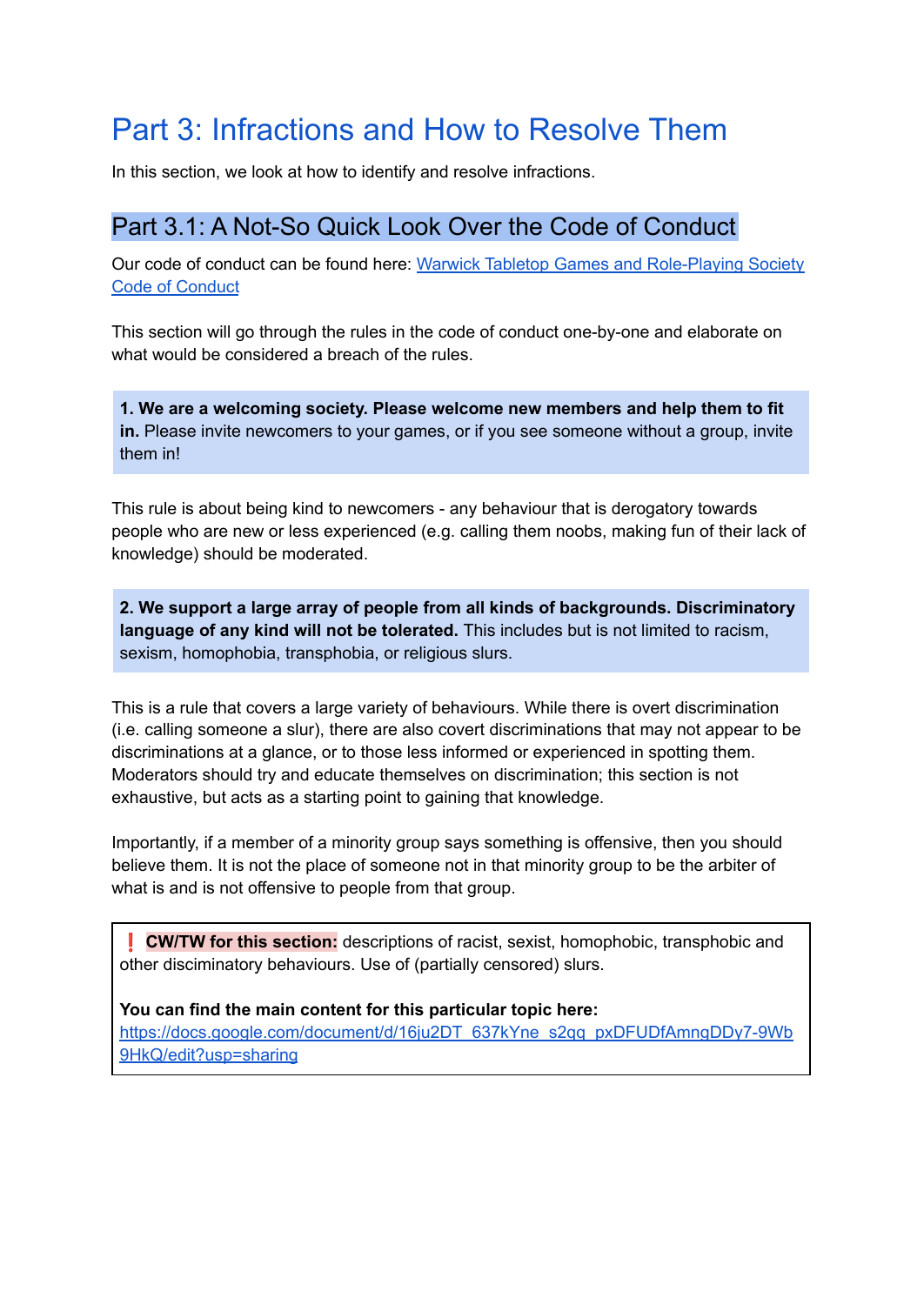**3.** People do not always conform to your expectations, and that's ok. We have members of a diverse range of genders, many of which are not immediately identifiable. For this reason, **you should not assume someone's gender based on their appearance; please ask for and respect people's pronouns.** Many of our members wear badges to identify their pronouns and we encourage you to do the same. (Badges can be acquired from the [University](https://warwick.ac.uk/services/equalops/initiatives/lgbtua/getpronounsright/pronounbadge) or occasionally us.) Deliberate misuse of pronouns is transphobic and will not be tolerated in this society.

This links up to Rule 2 (in the transphobia part of the clause), so I recommend going into that section and reading up on what transphobia is and how it manifests.

However, this rule is specifically here because we have a lot of trans people in our exec and membership, and one of the common instances of transphobic behaviour is using the wrong pronouns for someone.

People tend to put their pronouns in their intros and in their nicknames - if someone has made their pronouns clear, either through those methods or by specifically saying them/introducing themselves with them, and someone still insists on using the wrong pronouns without apology, then that would be a breach of these rules.

Assumption of pronouns is harder to police, but if a member comes to moderators to say "this person has been using the wrong pronouns for me," you can then contact that person to follow this up.

Additionally, as a moderator, if you personally hear someone using the wrong pronouns for someone, you have a duty to step in and correct them (either in the moment or privately via DMs).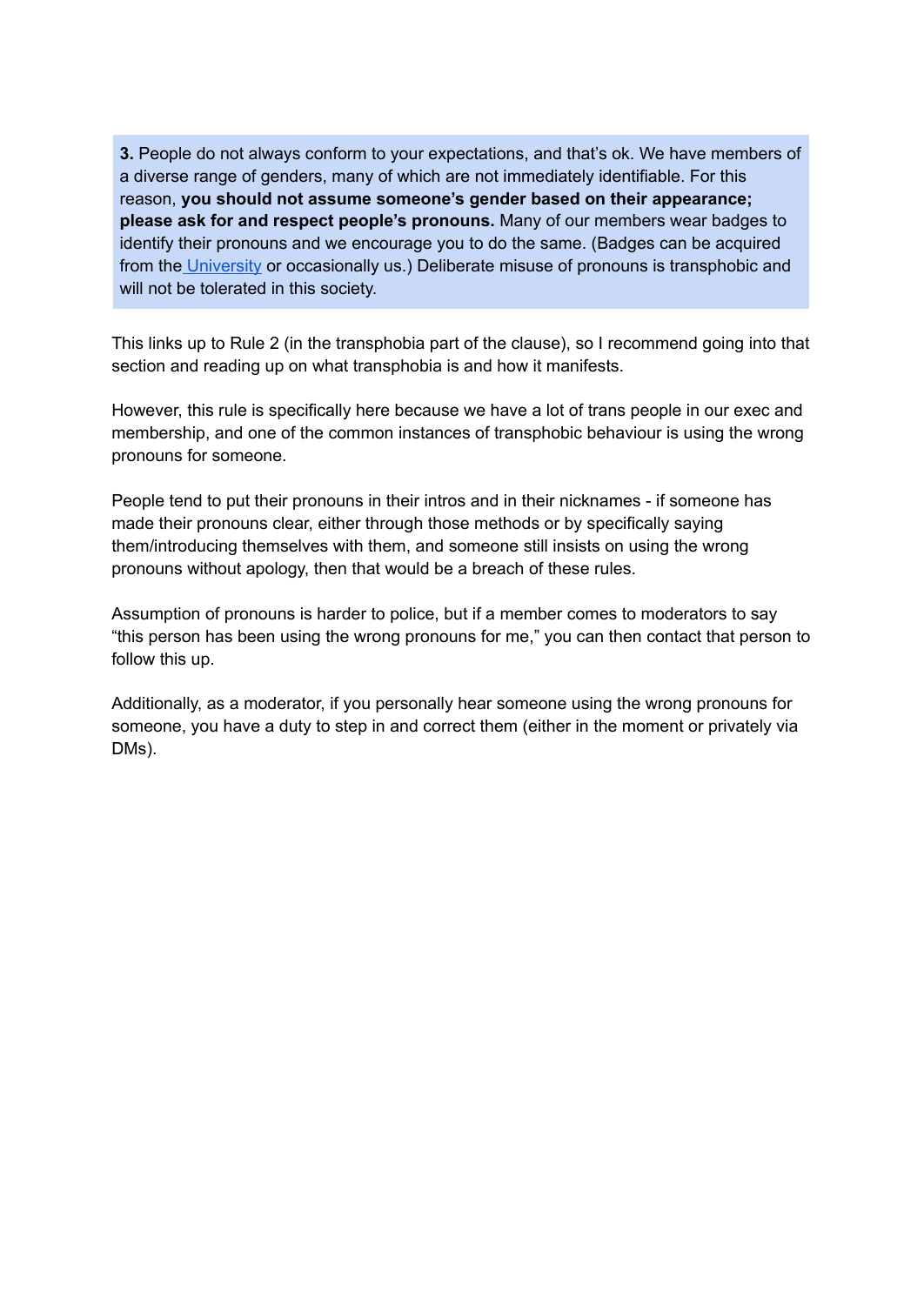**4. We treat everyone with respect. Bullying, harassment and discrimination are never acceptable.** Directing any sort of unpleasant or unwanted behaviour towards another person violates the university's policy on dignity and respect, which is treated with the level of seriousness it deserves. Please refer to the university's [policy](https://warwick.ac.uk/services/equalops/dignityatwarwick/dignity_at_warwick_may_2019.pdf) for further details.

Again, this links up to Rule 2, but bullying and harassment do not have to be on the grounds of discrimination to still be bullying/harassment.

#### **Bullying:**

"Bullying is the use of force, [coercion,](https://en.wikipedia.org/wiki/Coercion) hurtful [teasing](https://en.wikipedia.org/wiki/Teasing) or threat, to [abuse](https://en.wikipedia.org/wiki/Abuse), aggressivel[y](https://en.wiktionary.org/wiki/domination) [dominate](https://en.wiktionary.org/wiki/domination) or [intimidate](https://en.wikipedia.org/wiki/Intimidate). The behavior is often repeated and habitual. One essential prerequisite is the perception (by the bully or by others) of an imbalance of physical or [social](https://en.wikipedia.org/wiki/Power_(social_and_political)) power. This imbalance distinguishes bullying from conflict.<sup>[\[1\]](https://en.wikipedia.org/wiki/Bullying#cite_note-1)</sup> Bullying is a subcategory of aggressive behavior characterized by the following three criteria: (1) hostile intent, (2) imbalance of power, and (3) repetition over a period of time.<sup>[\[2\]](https://en.wikipedia.org/wiki/Bullying#cite_note-2)</sup> Bullying is the activity of repeated, aggressive behavior intended to hurt another individual, physically, mentally, or emotionally."

- [Wikipedia](https://en.wikipedia.org/wiki/Bullying) article on bullying, which has a lot of good descriptors

On Discord, this will come under *[cyberbullying](https://en.wikipedia.org/wiki/Bullying#Cyberbullying)* (the use of technology to harass, threaten, embarrass, or target another person).

Often, someone being bullied will not come forward to say they are being bullied. It is very important to keep an eye out for behaviour that can constitute bullying to actively head this off, and to not be a passive bystander in such situations.

It's important to mention that **bullying may not solely take place in the public Tabletop Society Discord**. Please see the below section on harassment for more on this.

**Further resources:** Cyber [bullying](https://www.bullying.co.uk/cyberbullying/what-is-cyberbullying/) advice

#### **Harassment:**

"Harassment is unwanted behaviour which you find offensive or which makes you feel intimidated or humiliated. It can happen on its own or alongside other forms of discrimination."

- Citizen's Advice on [Harassment](https://www.citizensadvice.org.uk/law-and-courts/discrimination/what-are-the-different-types-of-discrimination/harassment/)

"The Equality Act says it's harassment where the behaviour is **meant to** or **has the effect of either**: violating your dignity, or creating an intimidating, hostile, degrading, humiliating or offensive environment"

- Citizen's Advice on [Harassment](https://www.citizensadvice.org.uk/law-and-courts/discrimination/what-are-the-different-types-of-discrimination/harassment/)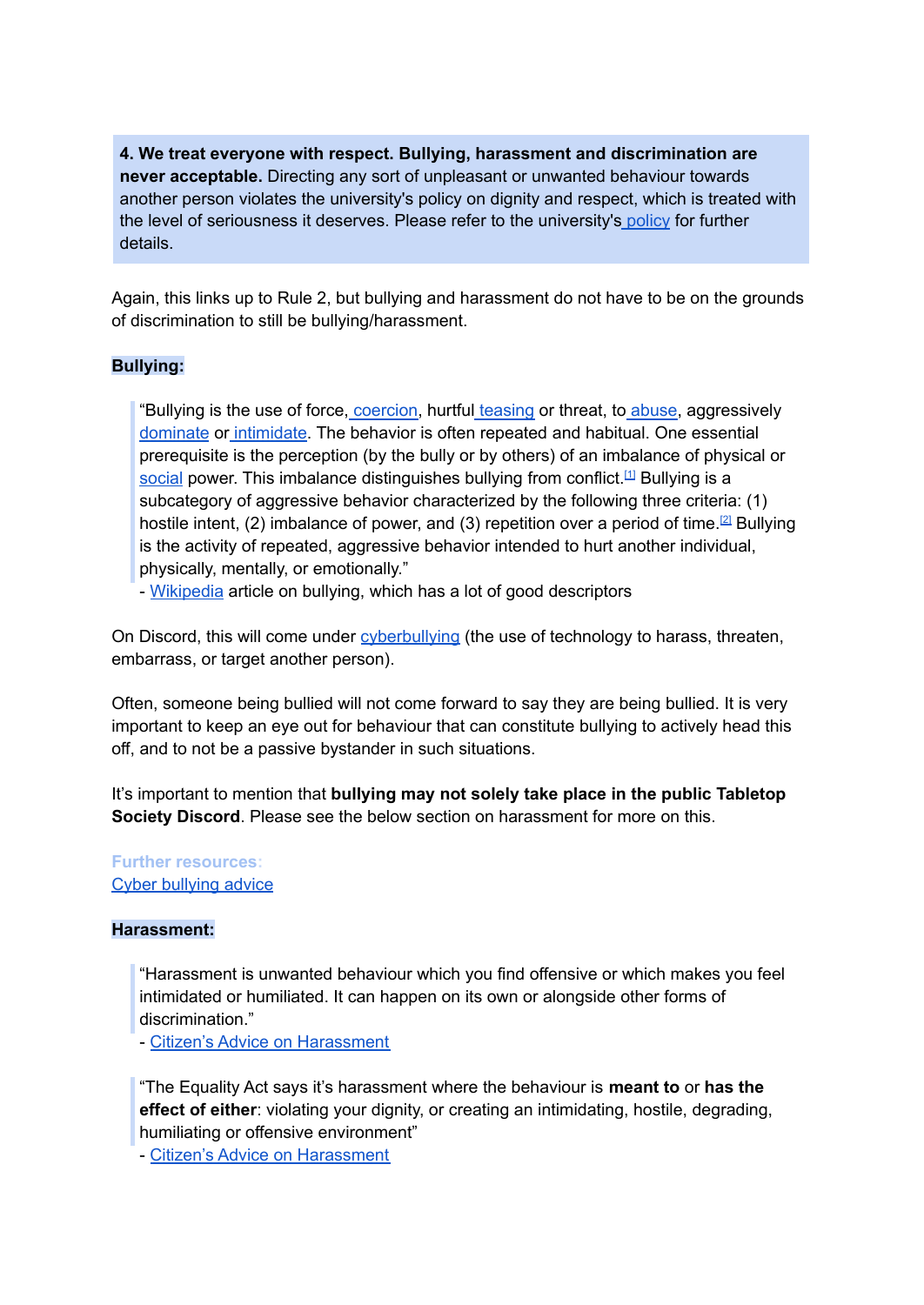There are some good examples of harassment on the Citizen's Advice page linked above, and some online-specific examples in the Online [Harassment](https://onlineharassmentfieldmanual.pen.org/defining-online-harassment-a-glossary-of-terms/) Field Manual Glossary of Online [Harassment](https://onlineharassmentfieldmanual.pen.org/defining-online-harassment-a-glossary-of-terms/) Terms. It includes definitions of harassment-related terms, examples of these, and what to do if you are subject to them.

Harassment on Discord could look like (but is not limited to) the following:

- Words of abuse/offensive terms
- Hate speech (expression that attacks a specific aspect of a person's identity, such as their race, ethnicity, gender identity, religion, sexual orientation, disability, etc)
- Sending unwanted pictures (sexual, illegal, extreme content)
- Doxxing (the publishing of sensitive personal information online)
- Threats (of doxxing, threats to safety of an individual, a group of individuals or someone connected to an individual, death threats)
- Impersonation

**Harassment does not need to be specifically targeted at an individual for it to be harassment.** As stated by the Equality Act above, it is harassment if it creates an intimidating, hostile, degrading, humiliating or offensive environment.

#### **Discrimination**

Is covered under Rule 2, please see that section.

#### **Overall**

**Harassment, bullying and discrimination may not solely take place in the public Tabletop Discord.** Users belonging to the same server may be able to Private Message (PM) each other, which might lead to one society member harassing another in private. A member may find out the social media details of another member via the Tabletop Server and then harass them across other social media platforms. In this case, the person being harassed would have to come forward to moderators of their own volition to report such behaviour.

**Remember not to belittle the experiences of someone who says they are being subjected to harassment, bullying or discrimination.** What might seem inconsequential to you might be really impacting them. As said in the section on Rule 2, you should believe the victim.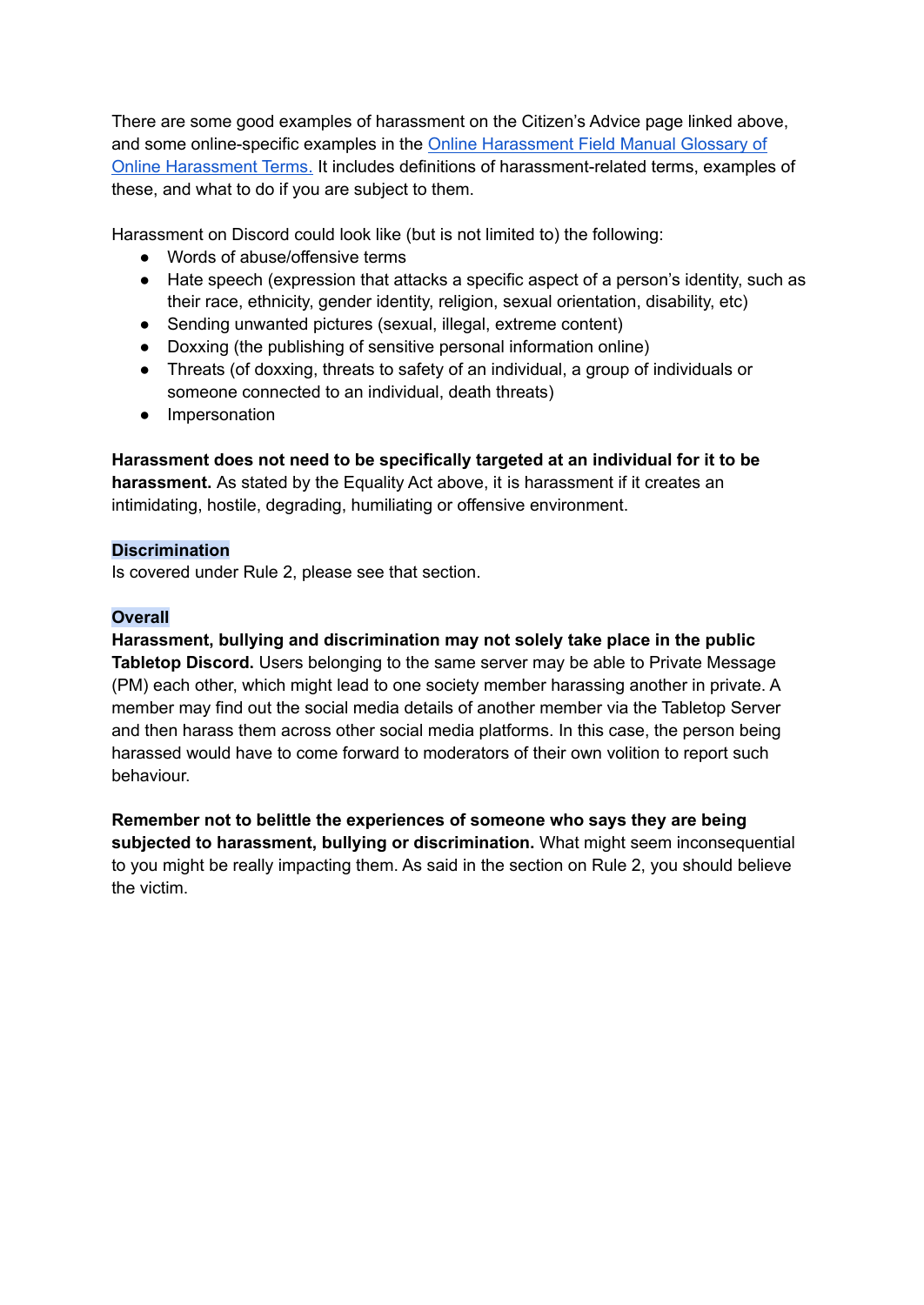**5. We're here to play games. We try to keep political debate out of the society's activities.** This rule exists to avoid heated debate about topics that genuinely have two sides, as opposed to anything that contradicts rule 2. The lived experiences of marginalised people will not be removed under this no politics rule. We ask that you refrain from discussion that could spark political debate at our events and in our online communities (like our Discord server).

This rule has some nuance to it.

Politics can (and have) caused heated debate due to their often polarising nature. In order to keep a positive atmosphere in our spaces, and to provide a haven where people can escape these debates, we discourage politically-themed discussion. This could be discussion about a local/national election, discussion about political alignments/parties, or discussion about political philosophies/ideologies (e.g. Marxism, Socialism, Communism, Conservatism, Liberalism, Nationalism...).

However, some marginalised people's lives are inherently politicised due to their identity. A marginalised person talking about their experiences navigating the world that are linked to their identity should not be censured. Examples of this could be: "I feel uncomfortable going to x place because I'm a woman" or "I avoid playing this RPG because it contains certain stereotypes that people use to demean me."

**6.** Our society should be a safe place for everyone to have fun. Like above, **please avoid discussing potentially disturbing topics (such as gore and topics of a sexual nature) in public locations and channels without warning people who may come across this material.** Online, this should normally take the form of warnings at the beginning of a discussion and spoiler tags if available. Offline this is more difficult, so please use your common sense.

We do not explicitly ban disturbing topics, except in the case where they are illegal (as illegal activity should not be taking place due to the nature of it… being illegal).

The key part of this rule is that these topics should have a pre-warning. On Discord, this should take the form of a CW (content warning) or TW (trigger warning), followed by the content being hidden under spoiler tags.

It is not enough to either hide the content without the CW or TW (as then someone is making a gamble as to whether to reveal said content), or to just give the CW or TW without hiding the content under spoiler tags (as someone will likely just see the content anyway, even if they would like to avoid said content).

Please see this comprehensive guide on content and trigger warnings: [https://www.themix.org.uk/mental-health/looking-after-yourself/a-guide-to-content-and-trigger](https://www.themix.org.uk/mental-health/looking-after-yourself/a-guide-to-content-and-trigger-warnings-37946.html) [-warnings-37946.html](https://www.themix.org.uk/mental-health/looking-after-yourself/a-guide-to-content-and-trigger-warnings-37946.html)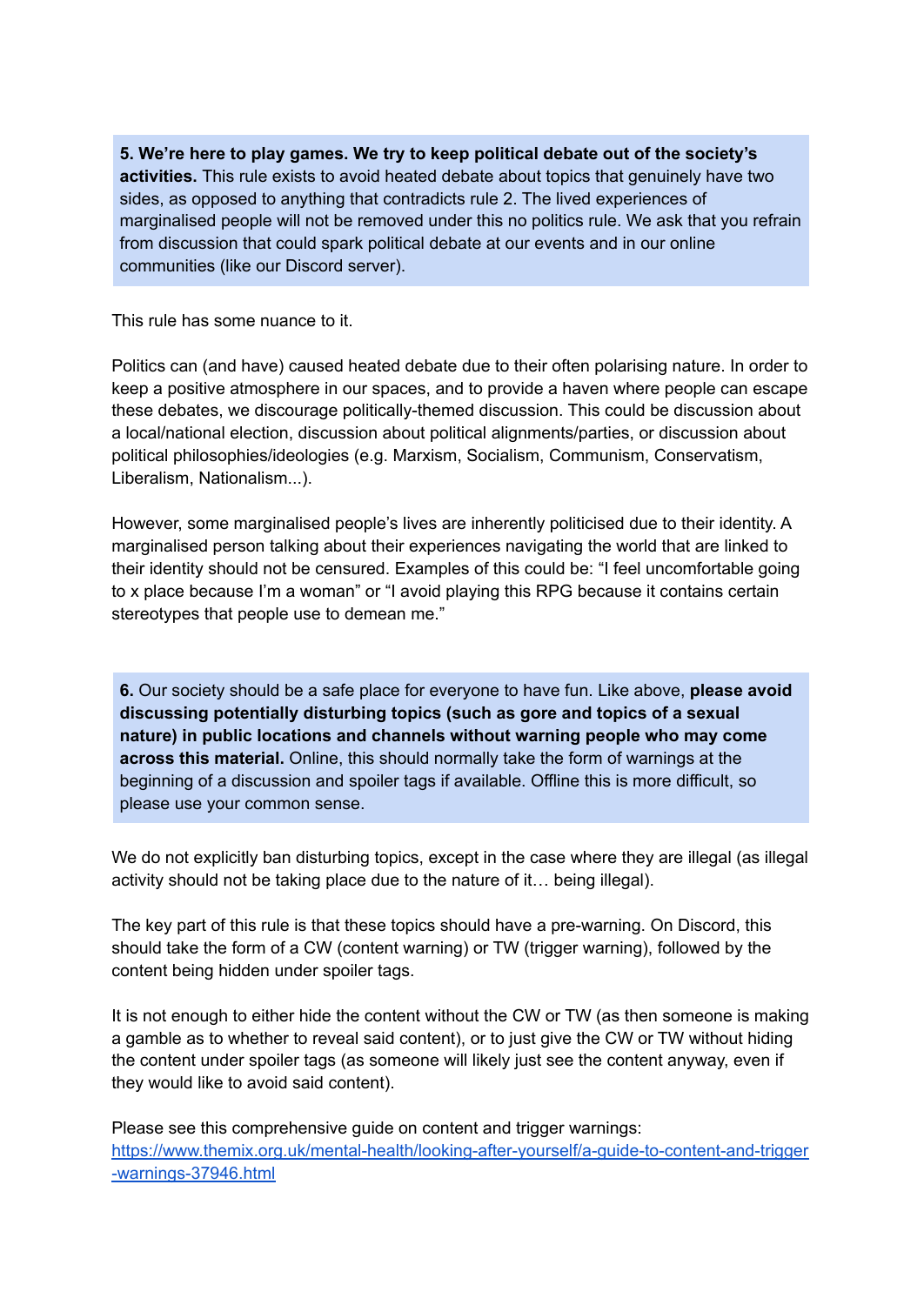**7. We like to cultivate a positive atmosphere. Please avoid excessive cursing.** We are all adults, but overboard or extreme language can make some people uncomfortable. Please avoid directing insults or strong language towards people.

We're (mostly) all adults in the Tabletop Discord server, by virtue of it being a University Society space. However, not everyone is comfortable with excessive cursing. While we don't aim to censure someone's freedom of expression, we are a public space that aims for its members to be comfortable, and we expect a level of kindness and consideration amongst our members towards each other. Additionally, some cursing can steer towards being discriminatory or sexist, and it is important to bear this in mind.

Additionally, it is important for this language to not be targeted towards individuals. While between close friends, insults may be a form of endearment, but this level of over-familiarity between people who are not that close can become offensive.

As stated in other rules above, if someone is uncomfortable with something, then moderators are to support them in stopping the behaviour that is making them uncomfortable.

**8. We respect others' opinions. If someone approaches you asking you to avoid doing something, please do so.** There are many reasons someone may ask you to desist, and it often isn't kind to require justification. If you have an issue with a request, please contact an exec to help resolve this dispute.

Again, as stated above, if someone is uncomfortable with something, then moderators are to support them in stopping the behaviour that is making them uncomfortable. Remember not to belittle the discomfort of someone. What might seem inconsequential to you might be really impacting them.

**9. Finally, if an exec makes a request, please follow it.** We're here for the benefit of everyone. If you have any complaints regarding a member's conduct, you can contact the [exec](https://www.warwicktabletop.co.uk/exec/) (particularly the Welfare exec or Equal Ops exec), or the SU directly for support.

If someone continually goes against what an exec has asked (e.g. asking someone to stop talking about something), then that is when the moderators step in.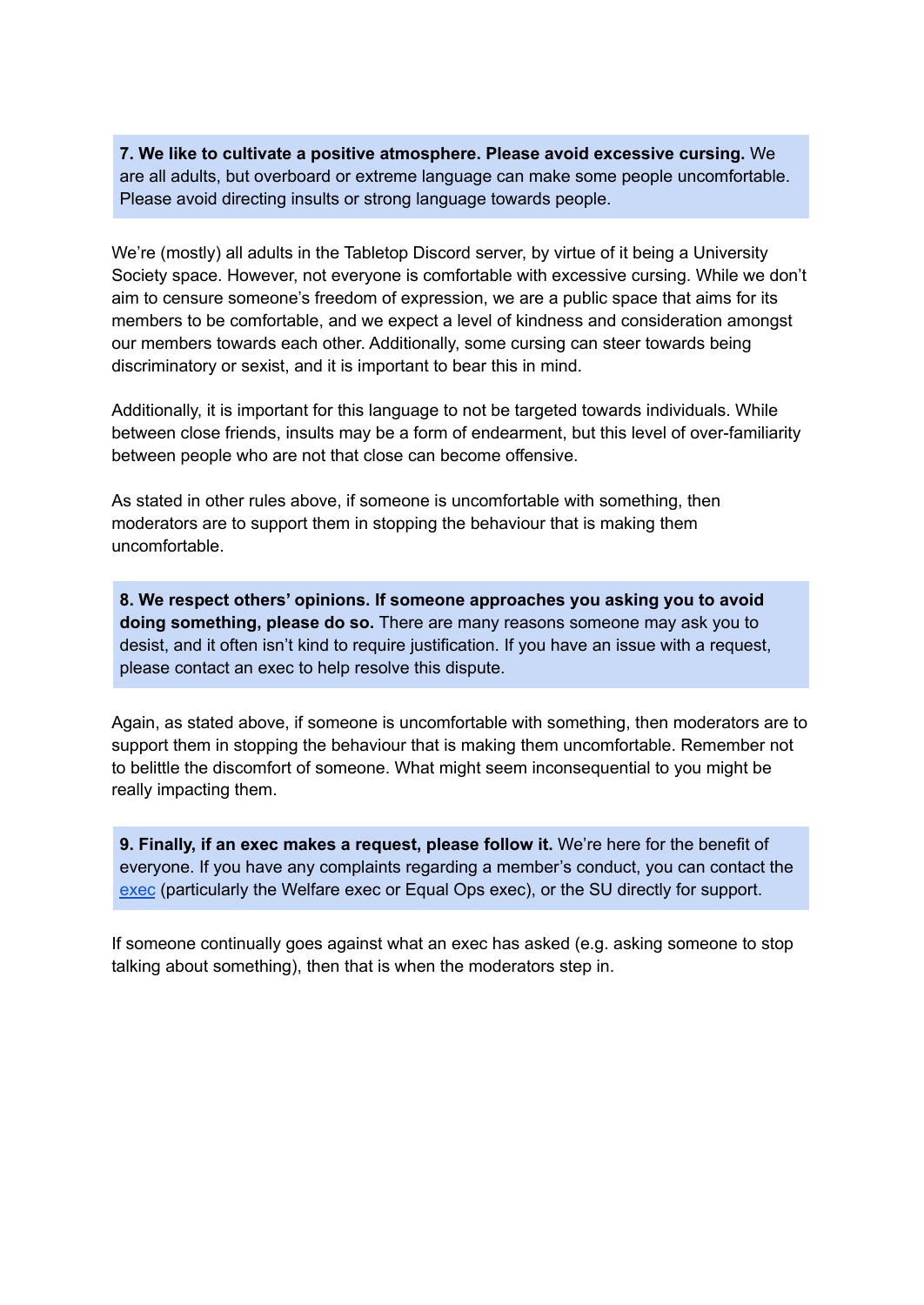## <span id="page-16-0"></span>Part 3.2: General Approach (A Brief Overview)

The general approach to moderating consists of four steps, which we briefly outline here.

- 1. **Identify whether moderation is needed.** The cases outlined in Part 3.4.1 should aid in making this decision. This may require brief moderator discussion. If moderators need to intervene, make sure that exactly **one** moderator is doing so - having many moderators giving (possibly conflicting) instructions is unhelpful at best and actively fans the flames at worst.
- 2. If moderation is needed, first **try to de-escalate.** Remember that those involved are likely to be annoyed or upset about what is going on, and are unlikely to react positively to stern action from moderators. A good example of something that could be sent to defuse a heated argument is the following, taken from DMA202:

"Hey guys! While we appreciate discussion and think disagreement is healthy for promoting productive discourse, we think this particular discussion may have gone a little too far. Could we please change the subject and talk about something else? Thanks!

You may have to skip this step if you did not respond quickly enough - i.e. if you are cleaning up after an incident and can't wait for messages to be modified or deleted.

- 3. If de-escalation is not enough, then **take action proportionally.** Responding to tiny infractions with huge penalties does not help foster a welcoming and understanding environment, so act calmly and reasonably. This is discussed in **Part 3.4.2**.
- 4. Finally, **transparently respond about what happened, and log the incident.** This is discussed during Part [3.4.2](#page-21-0) (responding) and Part [3.4.3](#page-24-0) (logging).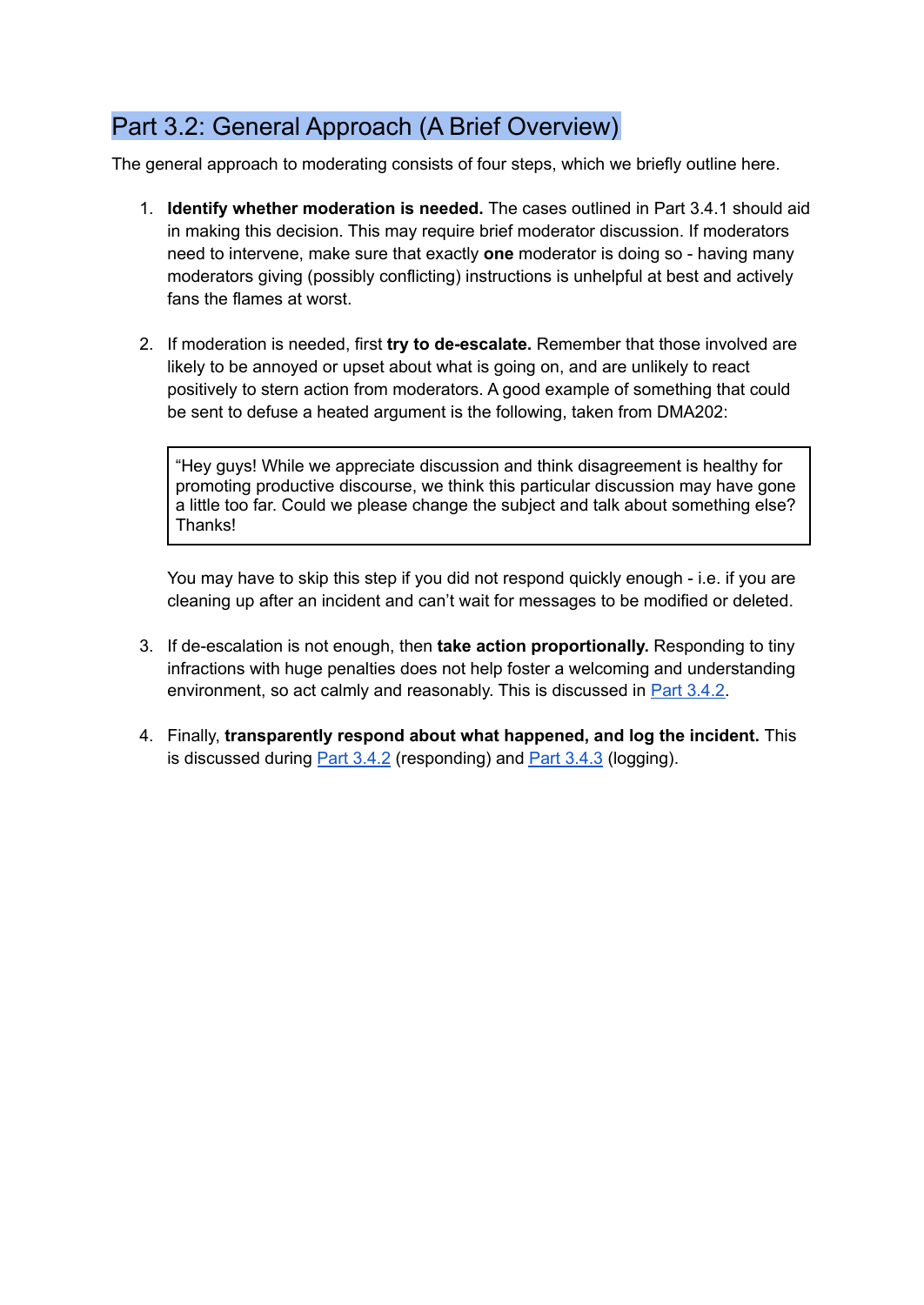## <span id="page-17-0"></span>Part 3.3: Tools of the Trade

In this section we briefly look at the tools that mods have for moderation. The syntax provided assumes that we are using Carl-bot - whether this is the right choice will be investigated as we put moderation into action.

- The ! report msg command allows a user to report an incident in a certain channel (with comment msg), which is messaged directly to the moderators. Note that the report itself is then deleted, so (barring bot downtime) no non-moderators will know about the report. This is a useful tool for users to contact the mods discreetly.
- Many moderation bots (and UB3R) provide *ongoing logs*, detailing actions (such as message editing and deletion) that users take. This allows you to keep an eye on any edits that avoid users getting into trouble.
- ! mute allows a moderator to mute a user, thus preventing them from sending messages until they are unmuted. This is a useful tool for stopping a spammer from doing any damage while investigating them, or stopping an argument between a few individuals.
- *Slowmode* can be set on a channel to prevent large discussions from spiralling out of control. This slows down everyone except for moderators and Exec, so should only be used when a channel is dominated by an argument or similar.
- A user can be *kicked* to temporarily remove them from the server. However, this does not stop them from rejoining. If you would like a temporary ban instead, Carl-bot provides ! tempban.
- Finally, in the worst case, you can *ban* a user, thus permanently removing them and preventing their account from rejoining. Note that this does not stop ban evasion (e.g. a user making a new account to rejoin with), which you'll have to keep an eye on.

Some of these tools require the use of alternative channels. These are as follows:

- #mod-communications, where the mods generally discuss actions if needed. This is where the report logs go.
- #mod-log, where final actions are noted for future use.
- $\bullet$  #x-log, where x is the name of the moderation bot used. This keeps track of all actions taken, so they can be reviewed later.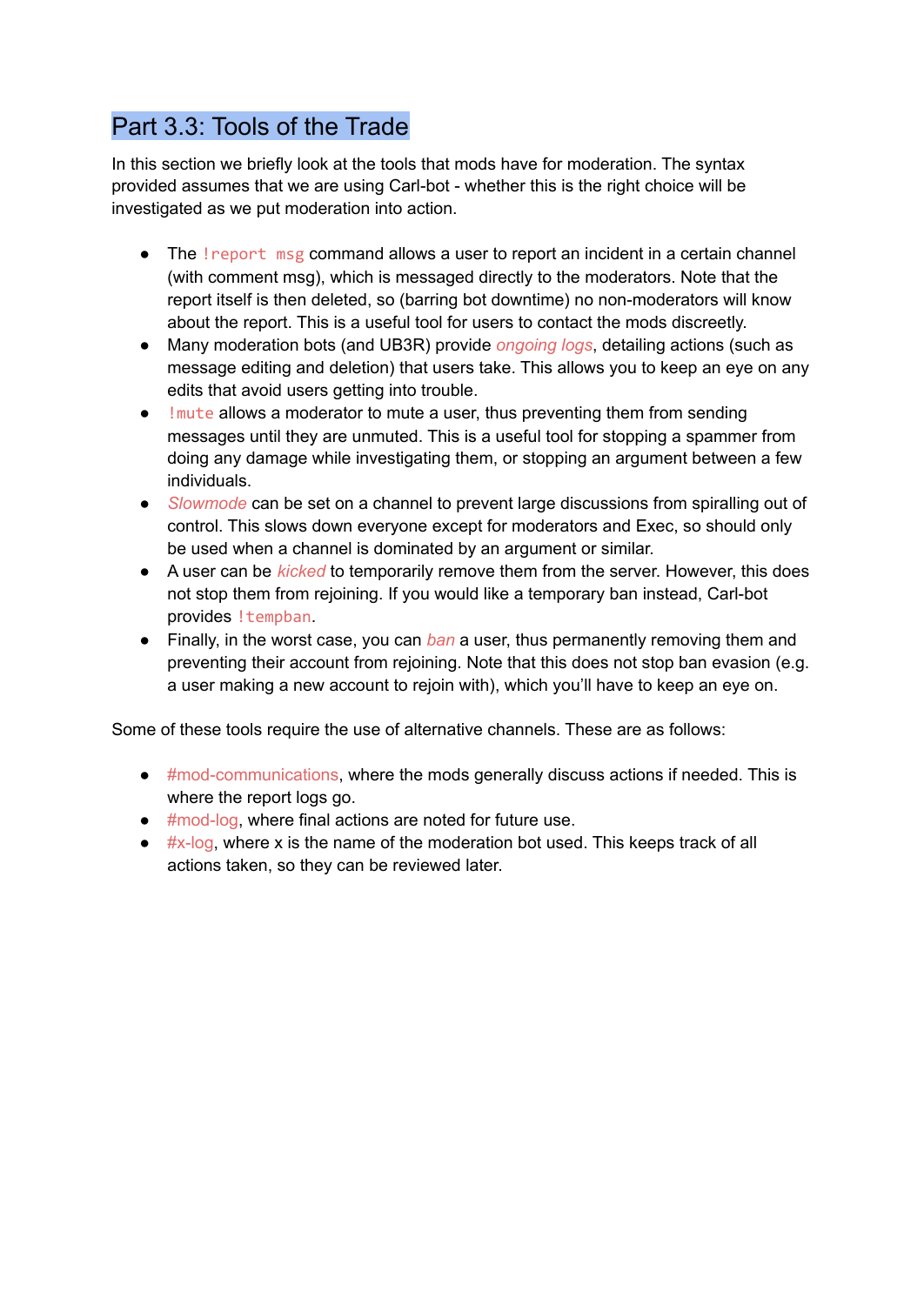### <span id="page-18-0"></span>Part 3.4: Infractions

In this section we detail a general approach for dealing with a problem when it occurs. This provides specifics for implementing the general workflow in [Part](#page-16-0) 3.2.

### <span id="page-18-1"></span>Part 3.4.1: The Four Cases

We split situations into one of four categories, in order of severity from least to most severe. Cases 1, 2 and 4 have fairly simple resolution methods, which we detail in this section, while Case 3 requires more discussion and is detailed in Part [3.4.2](#page-21-0).

You may want to read this section alongside the DMA 202 "Handling Difficult [Scenarios"](https://discord.com/moderation/360060483713-202:-Handling-Difficult-Scenarios) section "Situation [Identification"](https://discord.com/moderation/360060483713-202:-Handling-Difficult-Scenarios) from the Discord Moderator Academy series.

#### **Case 1: Cases That Resolve Themselves**

Adam: "Yeah I used X and it was really crazy!"

Patt: "Hey, could you not use that word? What about 'ridiculous' instead?"

Adam: "oh sorry, sure." -> edits old message to say "it was really confusing!"

(altered from [https://nisei.net/about/code-of-conduct/#best-case\)](https://nisei.net/about/code-of-conduct/#best-case)

In this case, the moderators do not need to act as the situation has resolved itself. A similar example to the above would be if someone did not add an appropriate CW or TW to a message but then was asked to apply said warning, and did. This is a good result.

#### **Case 2: Cases Which Stray Towards Intervention**

Adam: "oh, like in Townsville!"

Patt: "oh hey, Townsville, I heard blue party leader is from there!"

[several people are typing]

Moderator: "Hi! We generally try to avoid political discussion in this server as laid out by Rule 5 of the Code of Conduct [link], so I'm just popping in to remind everyone before this turns into a political debate. Thank you!"

Patt: "oh, apologies" -> deletes previous message

Sometimes, conversation will end up straying towards matters that break a rule - for example, an indirect mention of a political situation. In these times, it may help to remind members of the relevant rule. This might also be useful if a conversation begins to move towards territory that may suit a CW or TW, or if a conversation gets heated.

That being said, use your discretion. As has been mentioned, you should not solely be aloof and only arrive when incidents occur. Intervention is likely best if you are already part of the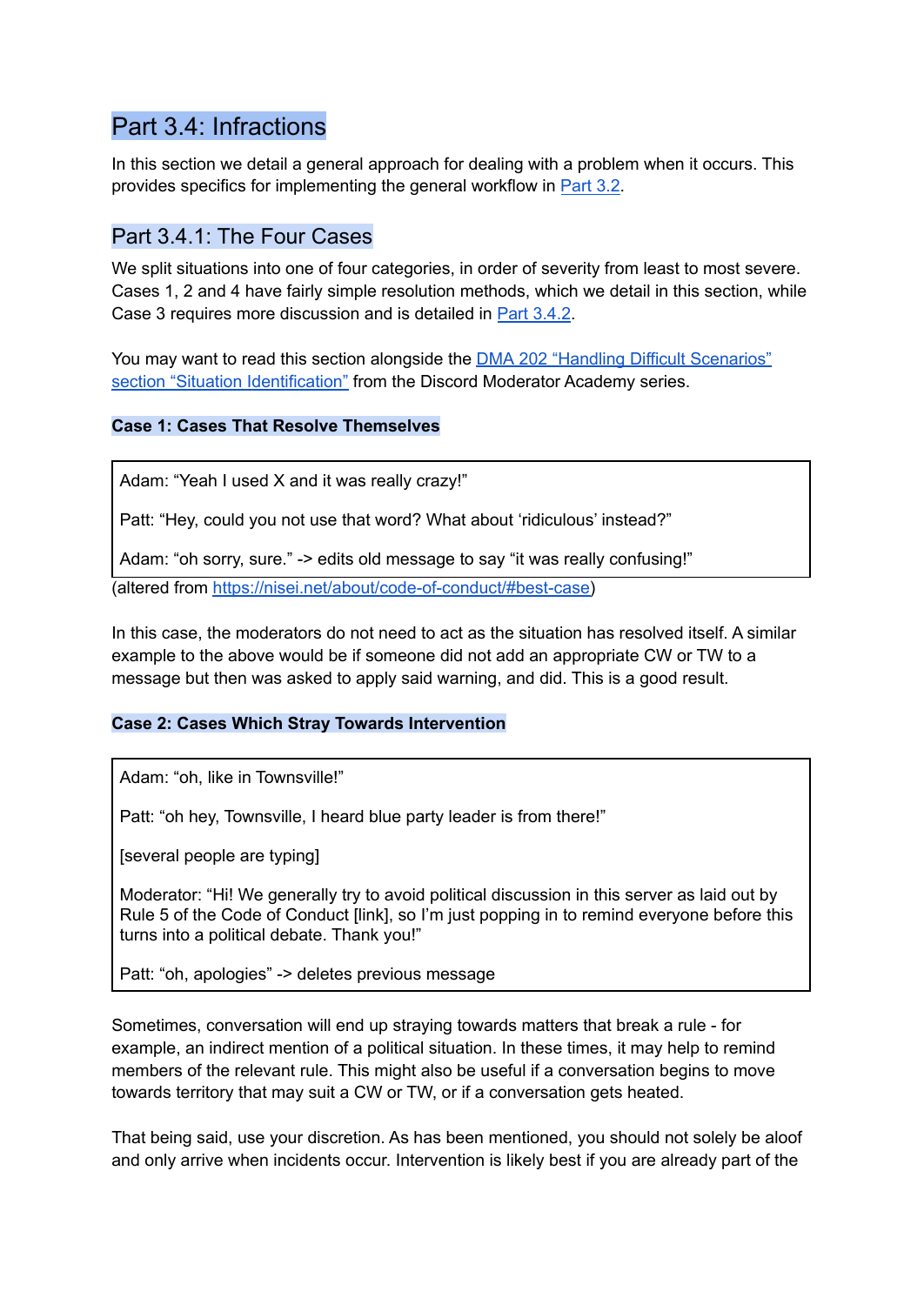conversation - similar to asking the people involved in some conversation to move to a different channel because of how the topic has shifted.

If, in your attempt to defuse the conversation, it gets worse, consider some of the methods discussed in Part [3.4.2.](#page-21-0)

#### **Case 3: Cases Where Mod Communication Is Needed**

Patt: "Honestly, Catan is garbage and anyone who likes it probably doesn't even like board games and is an idiot."

Adam: "Whoa there, could you dial it back a bit? There's no need to attack people over what board games they like."

Patt: "I'm not attacking anyone, are you deaf?"

Adam: -> messages an admin "hey uh. Can someone look at #channel? Patt is getting a bit aggro. I tried to nudge them about it, but nope."

...

(altered from part of [https://nisei.net/about/code-of-conduct/#admin-case\)](https://nisei.net/about/code-of-conduct/#admin-case)

There can be cases where individual(s) end up arguing or saying something more severe that, if left unmoderated, could lead to people being hurt. This is by far the most difficult case to deal with, and as such we discuss it in much more detail in the next section.

#### **Case 4: Cases Which Warrant Instant Removal**

KKKFan: "Hi, I am a literal actual nazi and I think white supremacists are quite fashionable."

Patt: "NOOOOPE. OH NOPE NOPE."

Adam: "WHOAH NO. NOPE." -> messages an admin "nope nope nope @ #channel"

MxAdmin1: " $\odot$  Nope. NOPE NOPE NOPE.

KKKFan has been deactivated

(altered from <https://nisei.net/about/code-of-conduct/#nope-case>)

Any situations which involve overt discrimination, antagonistic spamming or any other clear intentional rules violations (whether ours or Discord's) should simply be met by banning the offenders.

When banning someone, you can and should report the offending messages - if needed, mute them first, delete the offending messages with the "Report to Discord's Trust and Safety Team" toggle switched on, and then ban the offender. If there is a raid (many spam accounts joining at once), focus on banning while a few messages are deleted and reported.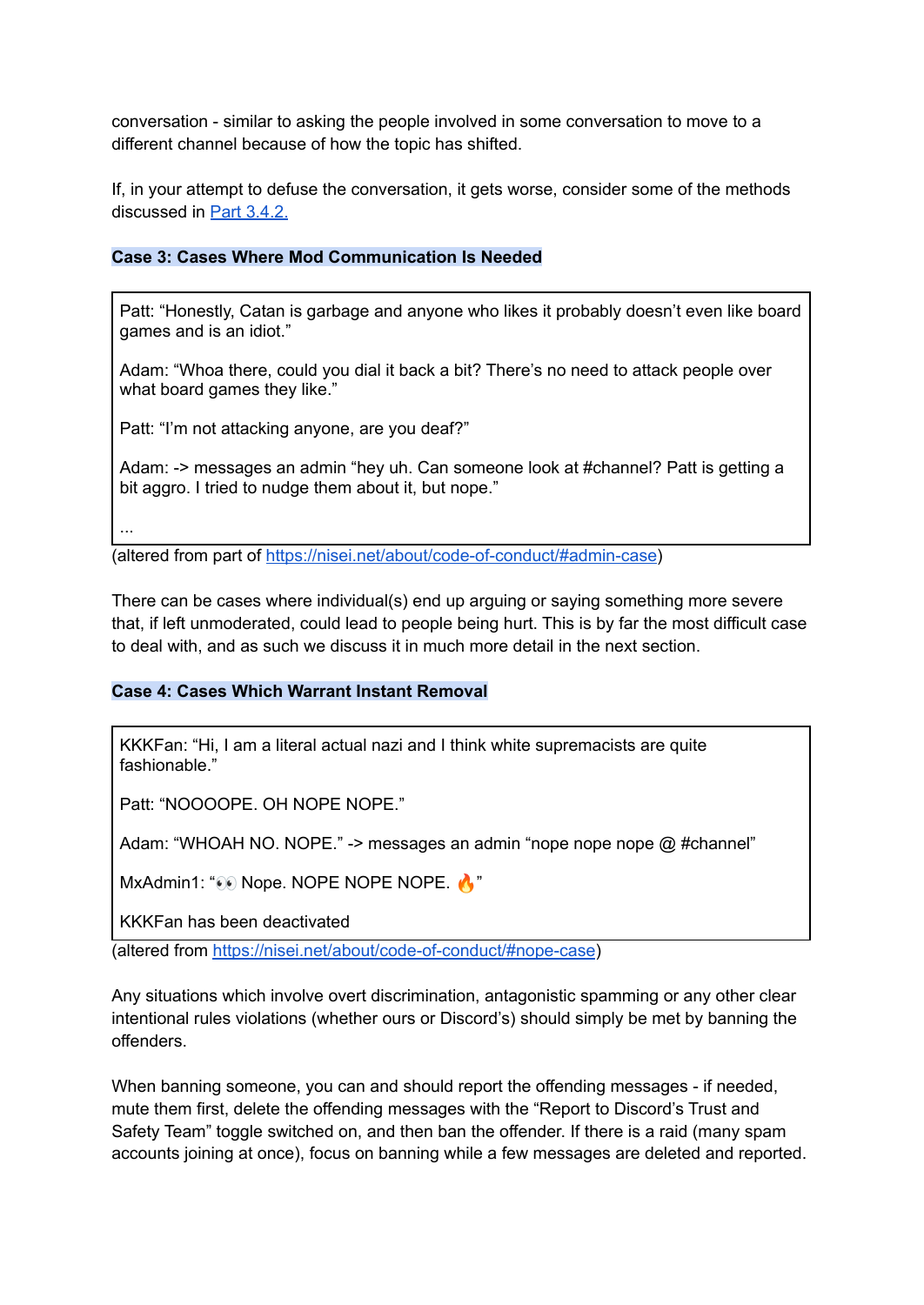Please note that some situations that fall under this case will not be as dramatically obvious as the above example. Please also note that this is hopefully a situation you will never have to experience - we are a fairly small server and a close-knit community, so messages that fit the above description are more likely to come from trolls joining the server specifically to wreak havoc. If someone who normally does not act like this suddenly does this, consider muting them and trying to work out what happened first, rather than immediately banning their account may have been hacked or phone stolen, for example. A member banned through this process can always appeal to be allowed back into the server (see  $Part\,3.5$  $Part\,3.5$ ).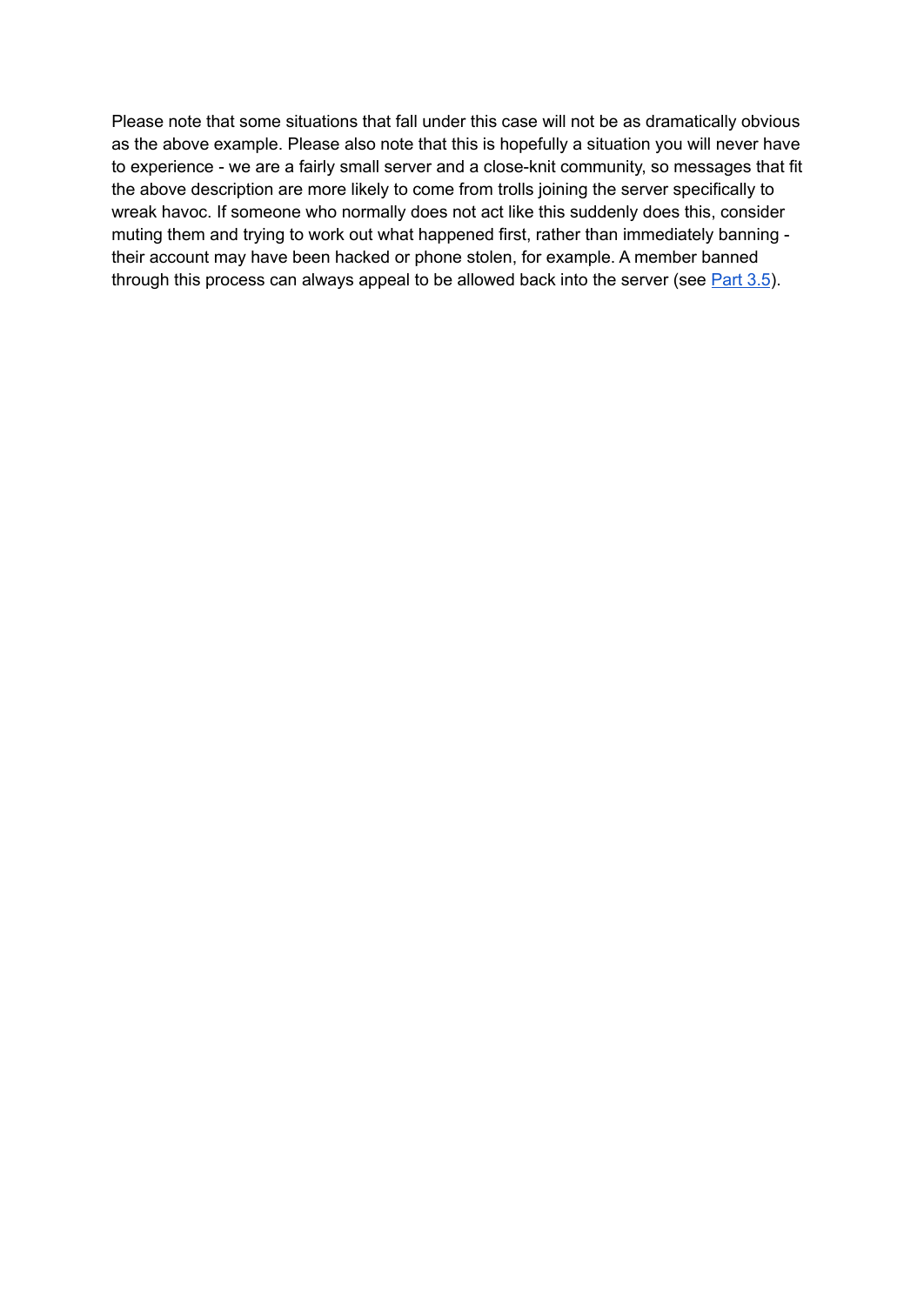### <span id="page-21-0"></span>Part 3.4.2: Cases Where Mod Communication Is Needed

When dealing with a difficult case, the moderators will need to use their discretion to work out what to do. That being said, we now look at a set of steps for dealing with these cases, aimed to minimise harm to those in the server, and to make sure that the (possible) offender is treated fairly during the process.

Remember: this is a small community server, where the people involved generally know each other and get along - so the assumption that *harm was not meant* is a key one to make.

You may want to read this section alongside the rest of **[DMA202](https://discord.com/moderation/360060483713-202:-Handling-Difficult-Scenarios)** (mentioned earlier at the beginning of Part [3.4.1\)](#page-18-1).

#### **1. Immediate Response**

On seeing a message which breaks the rules, or receiving a report of such rule-breaking, **screenshot the message, put it into #mod-communications** and use @moderator to alert all moderators of the situation. You should apply a relevant CW/TW to that screenshot, since the mods may also not want exposure to something they find particularly distressing.

As mentioned earlier, you should try to de-escalate first - for ongoing small incidents (such as shown in the first case earlier) you can ask people to think about their wording, to add CW/TWs, to not continue discussing a topic and so on. That being said, **if the offending message(s) could cause distress to anyone coming across them, you should delete said messages**. The rules exist to keep the server a safe and welcoming place, and as such anything that breaks the rules will likely detract from that and thus should be deleted.

If moderation action is taken (deletion of messages, muting, putting a channel into slowmode), you need to **inform everyone involved in the situation**. This needs to be done immediately, to make it clear to all involved what is happening - that the situation is being investigated (if it is indeed being investigated) and that the following immediate actions have been taken. If no investigation is needed, you may skip saying that is being investigated (and you can skip the following deliberation section) and immediately report on the full action being taken.

**Two messages should be sent**, which are as follows. Remember that you should approach this with friendliness and understanding - we are a close-knit community, and as such we should not assume malice.

- **One message to the offender(s).** This is to explain that their message(s) have been deleted, and that said messages are being looked into as to whether they break the rules (if an investigation is taking place). You should also mention that the mods are open to continuing discussion about said messages, and that it should take no longer than an hour to decide exactly how to resolve the situation.
- **One message to the public channel.** This is to explain that message(s) have been deleted and are being looked into (if an investigation is taking place). This is to reassure members that it is being investigated and that everything is okay. (You may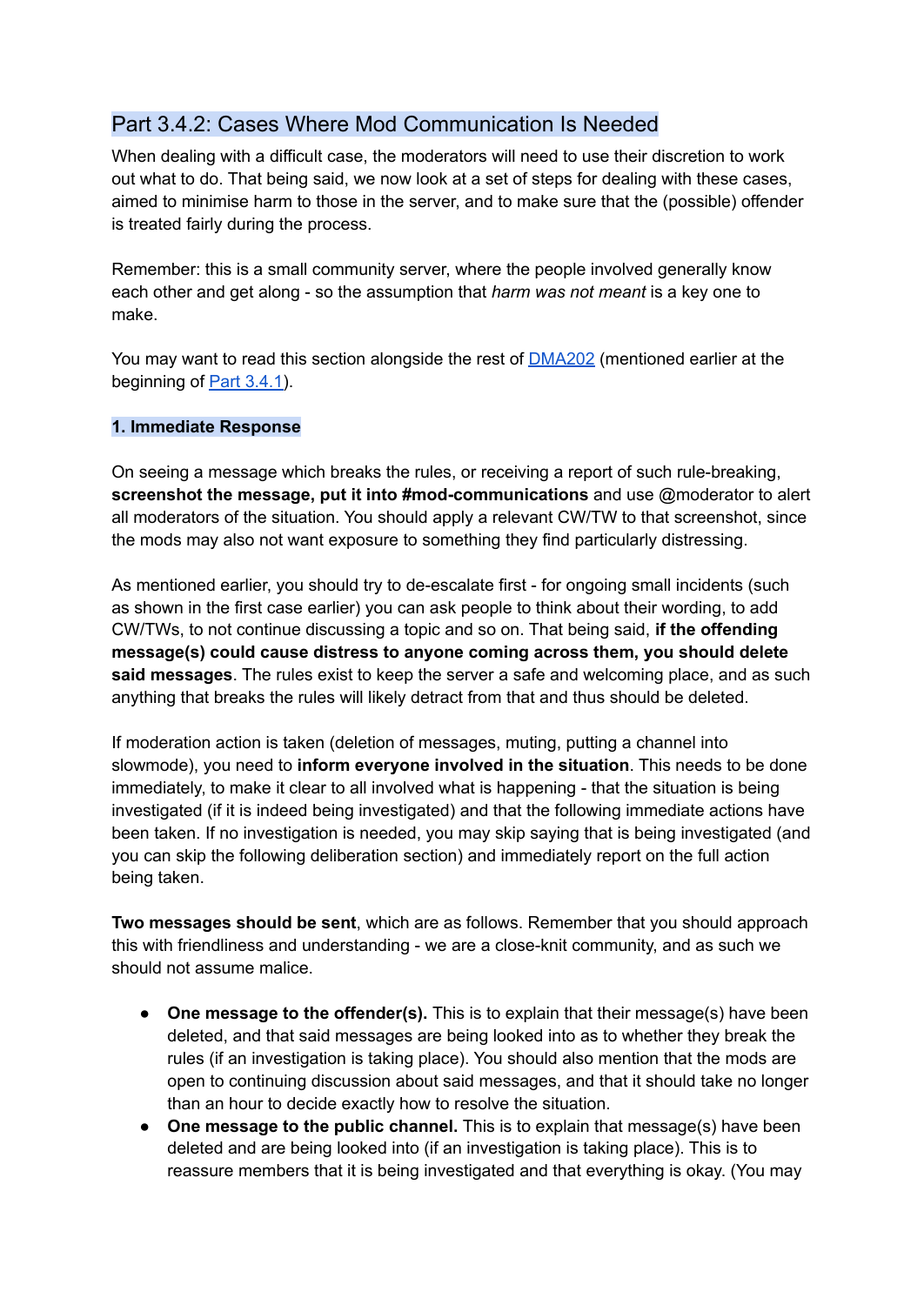have already done this earlier to stop a continuing conversation.) You may also need to remind members to let moderators **alone** handle an issue, rather than ending up with dogpiling.

#### **2. Deliberation By Mods**

The mods should discuss what happened and whether the rules were broken. This should be done in #mod-communications between all mods present. As mentioned already, this should take no longer than an hour.

Once this is done, you should directly communicate the results of your deliberation to the offender if you have not already done so.

#### **3. Resolution After The Infraction**

If it has been decided that the offender has done wrong, there are two ways they could act in response.

**The first of these is that they could accept the judgement**, understand why they did wrong and apologise. They may also resolve this directly with anyone directly affected by the situation, but only if the hurt individual(s) feel comfortable about this. As a moderator, you will have to make the call as to whether this is genuine or not - given the people that you are likely to be working with, it will hopefully be genuine.

You may want to be more skeptical if this is a repeat offence - however, you should work with the offender to work out why these offences keep happening. It may be that they genuinely find things difficult to understand, or find communicating tone online very tough, for example, rather than being malicious. Note that we explicitly do **not** talk about an "x strikes and you're out" system, and you should not apply such a system.

**The other way they could respond is by not accepting the judgement**, possibly getting angry or frustrated. In that case, you should give them some time to cool off - mute them on the server if you have not already, and offer the chance to communicate more once they have cooled off.

You should give the ensuing discussion a week to resolve, although you may use your discretion to decide that more time is needed. During this time, the offender should be given the chance to talk to the mod that they are directly in communication with and any other mods at their request (this is not escalating the issue to other mods, just asking for someone that they might feel safer talking to). You may change the mod that they are directly in communication with if needed (for example, if some mod will not be available for a few days), but you should avoid a big conversation between multiple moderators.

If, during that time, the offender accepts the judgement, you can unmute them and return things to normal. If they do not, then you can ban them - they do not want to follow our rules and as such should not be in our server. They can still appeal this decision (see [Part](#page-25-1) 3.5) if they feel unfairly treated.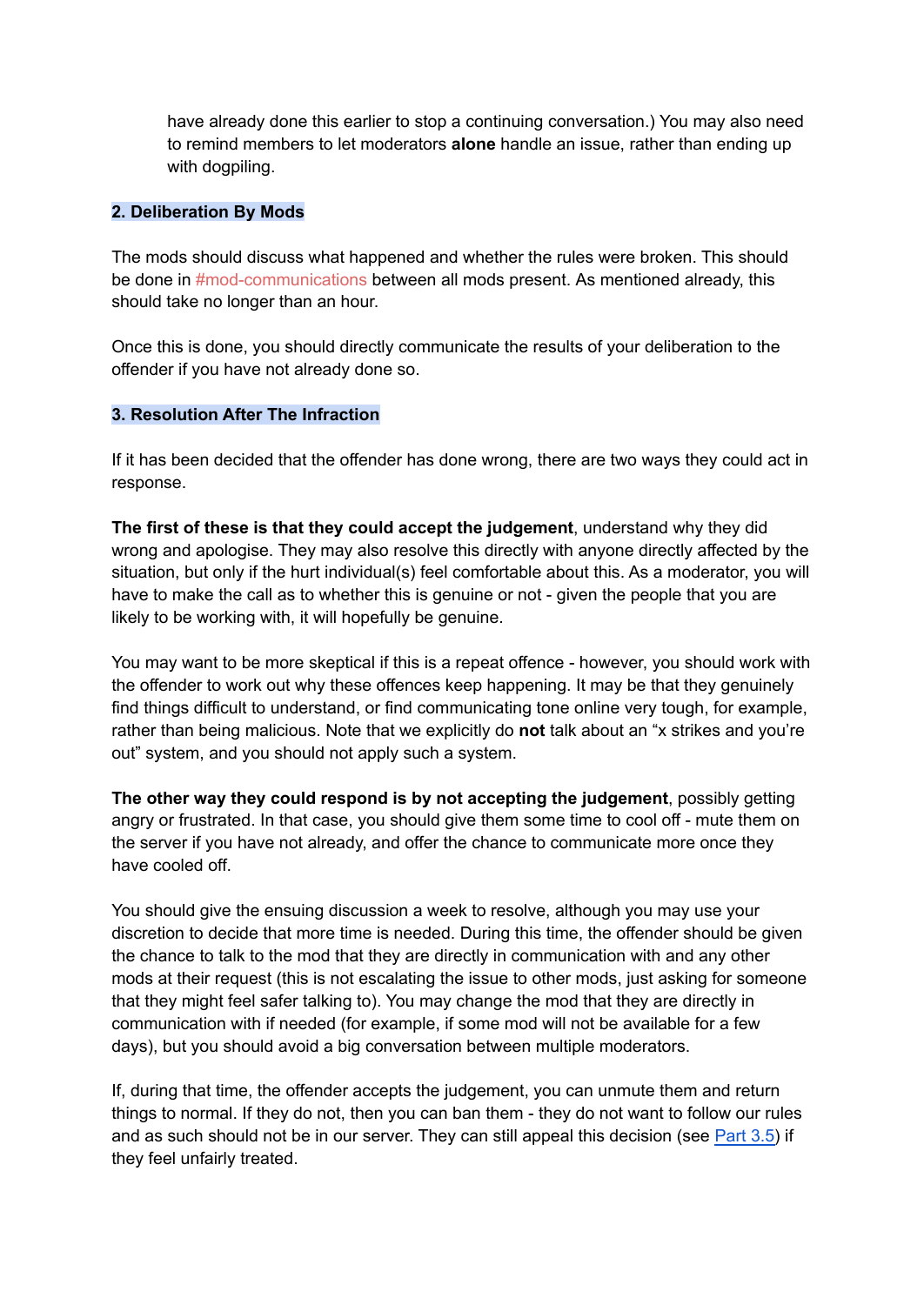Regardless of the result, you may want to further update the public channel of these results, as to reassure those hurt by the situation. For the most part, you should avoid this for two reasons:

- 1) The offender may not have intended to hurt people, so to bring up the situation again may make them feel like they are being made an example of. Repeatedly telling someone that they are wrong will not make them want to learn to be better - in fact, it will likely have the opposite effect.
- 2) Bringing up the situation again may hurt those already hurt before, or otherwise make the server a less friendly place.

That being said, use your discretion - after a particularly severe incident, or after a repeat offender is banned, people in the server may want reassurance that action has been taken.

You may still want to inform those directly affected privately of any results.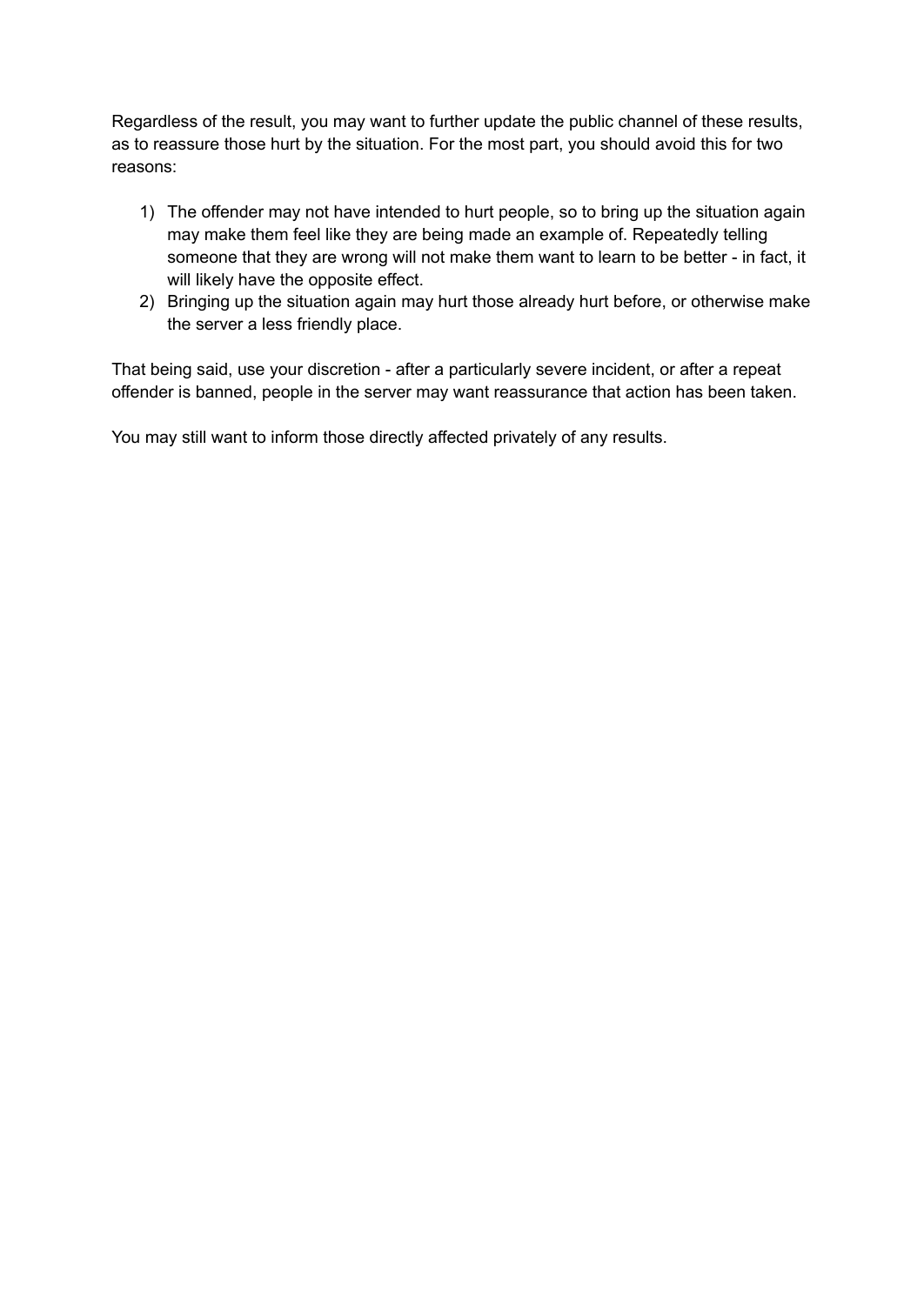### <span id="page-24-0"></span>Part 3.4.3: Logging Infractions

Infractions should be logged after their resolution in the  $\#mod$ -log channel, which keeps track of past infractions by members for two purposes:

- 1. First, it allows mods to keep track of how they resolved past incidents both for information on how to deal with similar future ones, and also for learning from past mistakes.
- 2. Second, it allows mods to keep track of repeat infractions, as to identify problems that the offender may have.

The important details to keep track of are the offender(s), screenshot of what happened, reason that it is considered an infraction, and the resolution that happened - both immediate (e.g. message deletion) and after later discussion with mods (e.g. acceptance of mistakes). An example (which is very much faked, since including real data from #mod-log would be unfair to an offender) is given below.

@Finnbar (they/them, Web Admin) was being aggressive towards @Anna (Innocent Victim, she/her), so I jumped in and told them to cool down. They did, and apologised to @Anna (Innocent Victim, she/her) as well. (edited)

Anna (Innocent Victim, she/her) So, the interesting thing about that is that turnips really can be that shape, particularly if the ground has a denser topsoil above some looser loam. That's nice, but your mother was a hamster and your father smells of elderberries so looks like you should find some loam and dig yourself a hole in it Hey, that's a bit too aggressive for this server. Could you tone it down a bit? Finnbar (they/them, Web Admin) Today at 9:46 PM My apologies, I meant that jokingly - sorry Anna, that was a bit much even for a joke.

An infraction should only be considered active for two years. Past this, they should not be held against a person and should be kept purely for learning purposes - people change in that amount of time, and if someone has done something really worth remembering, they would have likely been banned.

Note that this process of logging infractions is one of the ones recommended by [DMA202](https://discord.com/moderation/360060483713-202:-Handling-Difficult-Scenarios#Situation-Closure) (the Informing Staff subsection). Since the logs stick around, and thus will be readable by future moderators, the logs must be an unbiased and factual retelling of the infraction and nothing more.

### <span id="page-24-1"></span>Part 3.4.4: Severe Infractions

 $\bullet$ 1

The society Discord is an extension of our in-person spaces and thus follows the same rules (the Code of Conduct) as those in-person spaces. This leads to the topic of banning people from the society - you would ban someone if they did something terrible in our in-person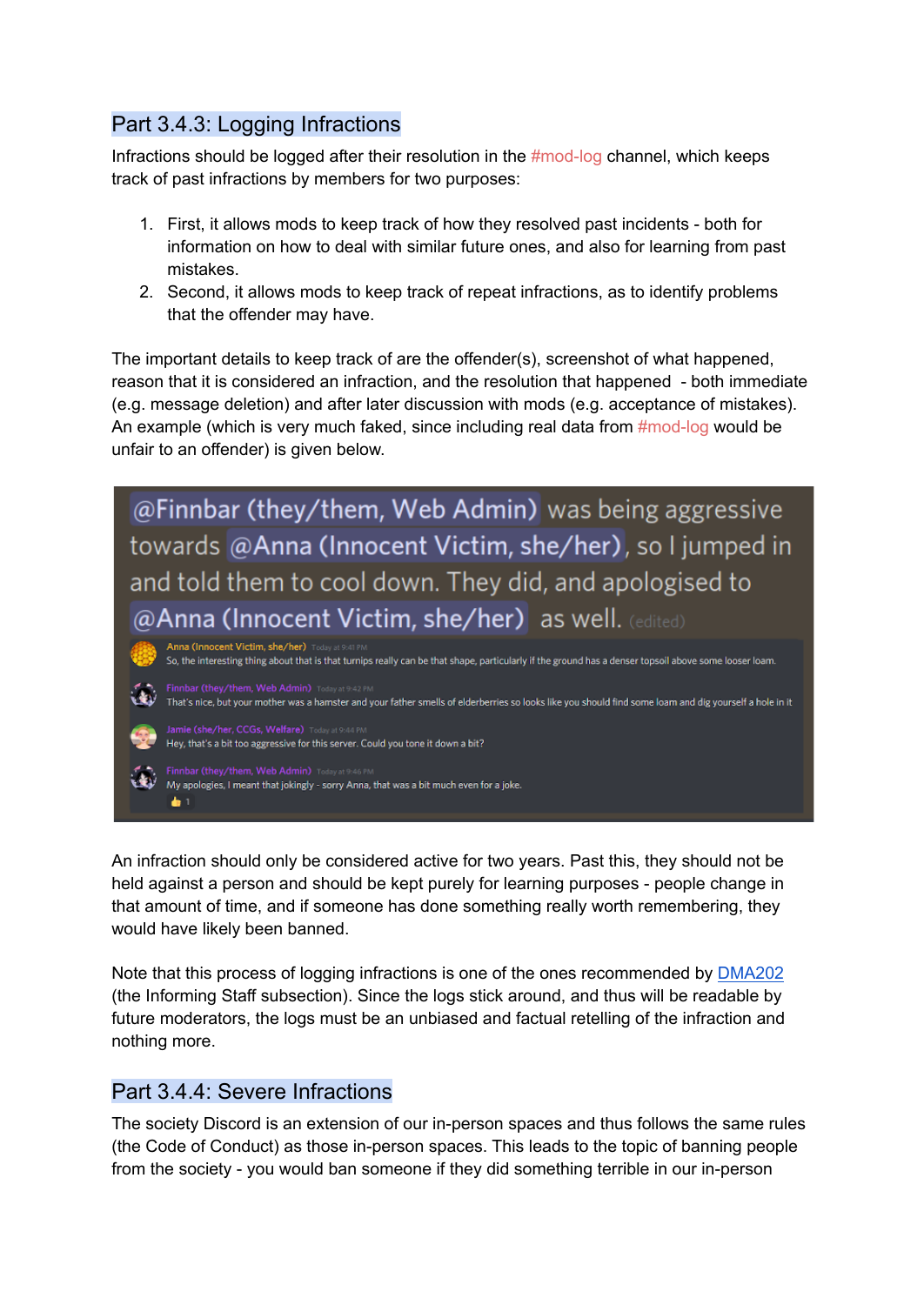spaces, or repeatedly made people feel unwelcome and uncomfortable while not responding to intervention. The same should apply in our online spaces.

We do not outline a specific process for banning a member from the society (rather than just Discord), because it will be extremely specific to the situation at hand and may change in the years to come.

The first port of call is to contact the SU for advice on how to deal with this - they may suggest banning as an option in particularly severe circumstances. I would recommend that you assemble a small committee of exec (likely President, Welfare and ED&I if possible) to discuss the situation alongside the SU, keeping any victim reports solely between yourselves. In the end though, I hope that you never have to deal with this, and you should never really have to deal with this - this section only exists as a worst-case.

### <span id="page-25-0"></span>Part 3.4.5: Moderator/Exec Infractions

Moderators and exec are not expected to be perfect, and may therefore commit infractions like any other member. However, they should still be held to a higher standard - exec are expected to represent the society, and moderators are expected to be a representation of how members should behave in our online spaces.

<span id="page-25-1"></span>In the case where a moderator or exec would be banned from the server, this should be discussed in an exec meeting. You may consider unappointing a moderator or starting a no-confidence vote against such an exec. Again, you will hopefully never have to deal with this.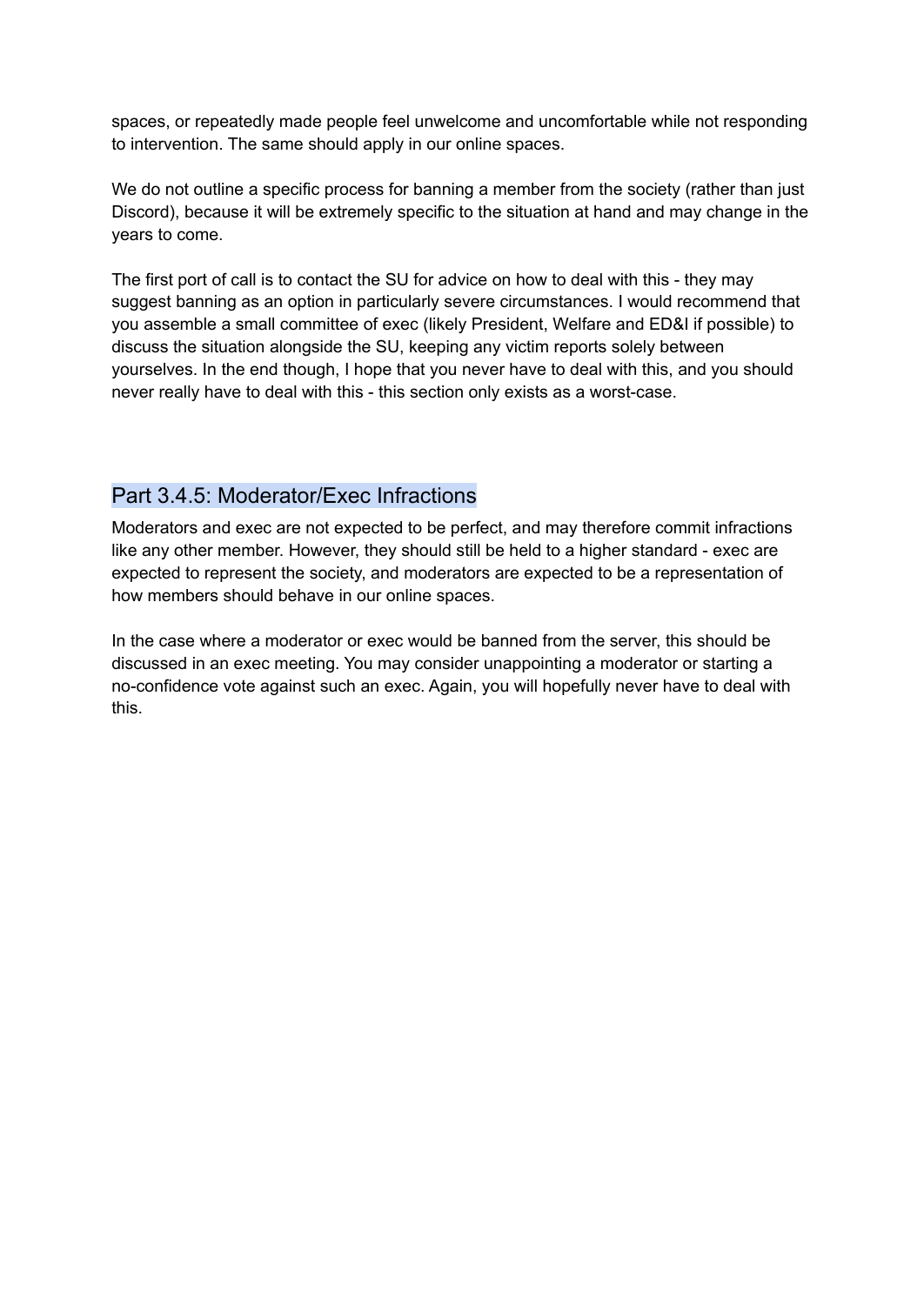## <span id="page-26-0"></span>Part 3.5: Appeals and How to Contact Mods Outside of Discord

When a member has been banned, they may wish to appeal the ban - whether it's because they feel they were treated unfairly (see [Part](#page-7-0) 1.3), or because they believe they have changed enough since the ban to be allowed back into the server.

#### **How to make an appeal:**

Appeals should be delivered to mods via Discord PMs or the messaging functionality available on the Tabletop Website<sup>2</sup>. If no such mod is available (because you believe the mods are at fault), then the alternative contacts listed in [Part](#page-7-0) 1.3 should be contacted instead.

#### **Response time for an appeal:**

Moderators will endeavour to take roughly a week to respond to an appeal. Non-moderators may take longer, as it is not their job to respond to appeals. You should send your appeal to only one person, although if it has been longer than a week you may follow this up with other people.

#### **What an appeal should contain:**

An appeal should explain why a member thinks they should be allowed back onto the server. This may consider things such as reasoning behind their actions, what they have since done to learn why they were wrong, and extra context that a moderator may have missed. There is no fixed structure to an appeal - this should be a discussion like any other.

#### **Outcome of an appeal:**

After receiving an appeal, it will be discussed and a decision will be made. Moderators reserve the right to block anyone that spams appeals (repeatedly sending an appeal within a short timeframe) or does not make appeals in good faith (e.g. appeals whose only possible purpose is to frustrate the moderators or otherwise provide no content of value).

<sup>&</sup>lt;sup>2</sup> You can get daily emails summarising the DMs that you get on the [Tabletop](https://www.warwicktabletop.co.uk/) Website by turning them on in [Notification](https://www.warwicktabletop.co.uk/notifications/preferences/) Settings. All moderators should do this.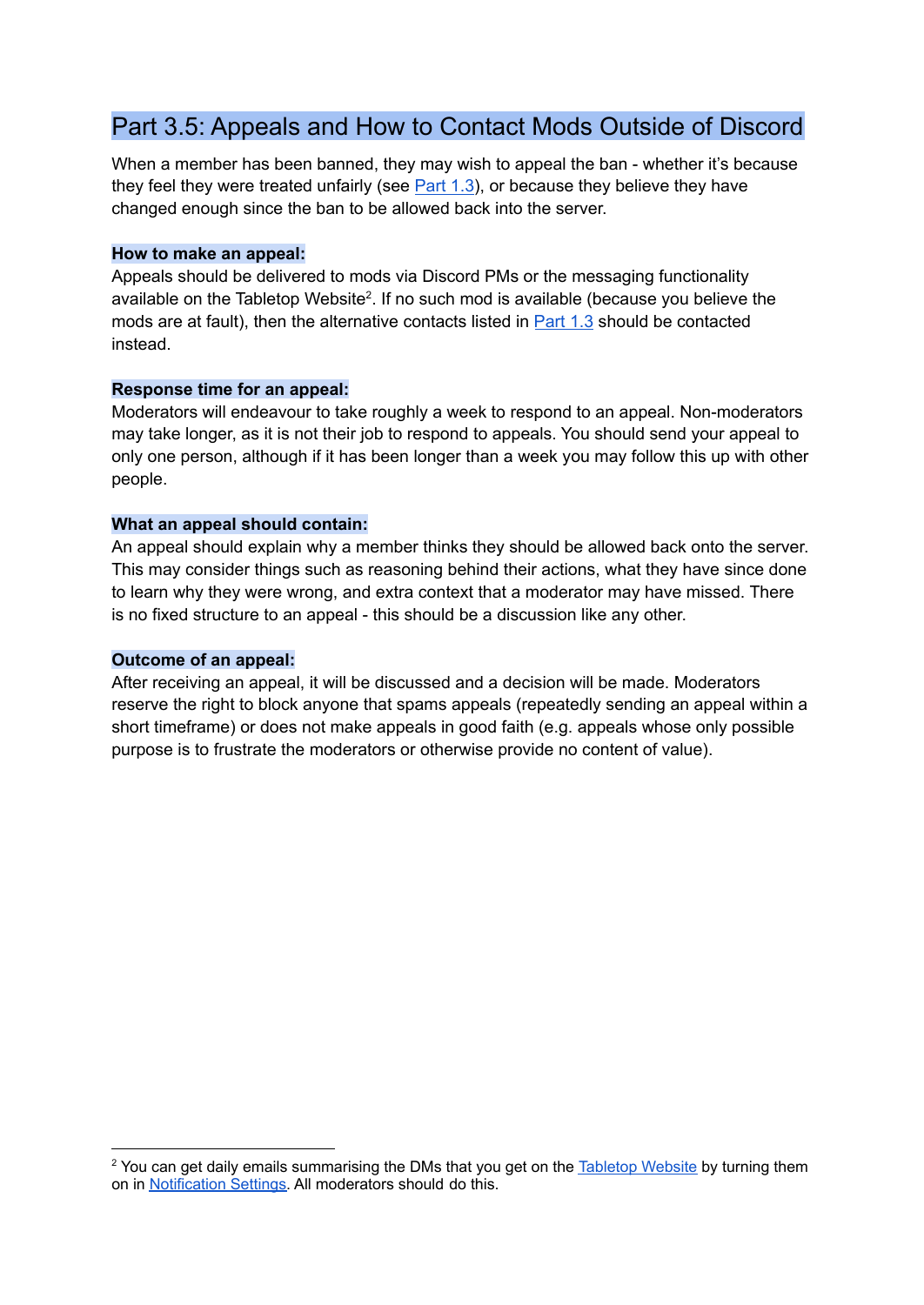# Appendix A - Full Permissions List

This is the full permissions list for the five roles discussed in Part 1.2. This table was originally provided by Anna - thank you! It has since been modified so that the permissions are in order and all present, and have useful descriptions and justification. Please note that this is accurate as of 28/05/2021 - Discord sometimes changes the permissions available, and this table will have to be updated if that happens.

**Note:** We have kept Threads disabled for everyone until Carl-bot supports them. As such, thread permissions are not listed here.

<span id="page-27-0"></span>

| Perm                                                                                                                                                                                                                                                           | Admin | <b>Moderator</b>                                 | Exec                                                         | Ex-Exec                          | Member             |  |
|----------------------------------------------------------------------------------------------------------------------------------------------------------------------------------------------------------------------------------------------------------------|-------|--------------------------------------------------|--------------------------------------------------------------|----------------------------------|--------------------|--|
| <b>Discord Permissions</b>                                                                                                                                                                                                                                     |       |                                                  |                                                              |                                  |                    |  |
| <b>View Channels</b> (The ability to see messages in a channel. Note<br>that Exec and moderators have a few private channels.)                                                                                                                                 | All   | Public +<br><b>Moderation</b><br><b>Channels</b> | Public +<br><b>Moderation</b><br>and Exec<br><b>Channels</b> | Public + Exec<br><b>Channels</b> | <b>Public Only</b> |  |
| <b>Manage Channel</b> (The ability to create, delete and edit<br>channels. Given to Exec so they can create new games tables<br>or update the names and descriptions of channels. Also allows<br>moderators/exec to enforce slowmode in difficult situations.) | Y     |                                                  |                                                              | N                                | N                  |  |
| <b>Manage Roles</b> (The ability to update roles lower than their own.<br>Also required for creating private channels, so this is given to<br>Exec.)                                                                                                           | Y     | $\checkmark$                                     |                                                              | N                                | N                  |  |
| <b>Manage Emoji</b> (The ability to add and remove server-specific<br>emoji.)                                                                                                                                                                                  | Y     | $\checkmark$                                     | N                                                            | N                                | N                  |  |
| <b>View Audit Log</b> (The ability to look at the Audit Log, which<br>details administrative actions taken. Useful for maintaining<br>transparency in administration.)                                                                                         | Y     | v                                                |                                                              | N                                | N                  |  |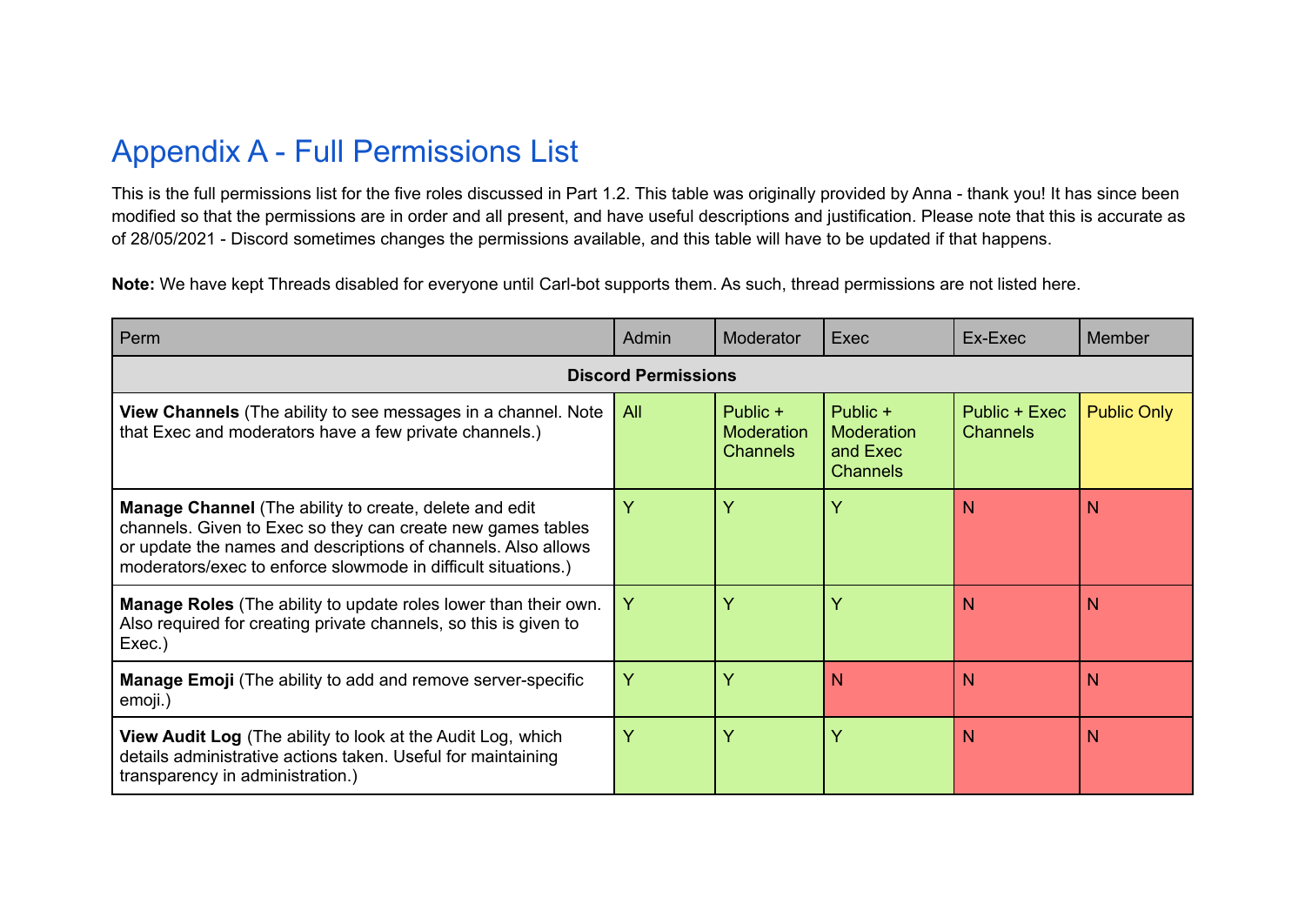| View Server Insights (The ability to look at our server statistics,<br>such as member engagement and retention.)                                                                                                   | Ÿ   | Ÿ                                         | Ÿ                                                     | N                                                                    | N                                                                 |
|--------------------------------------------------------------------------------------------------------------------------------------------------------------------------------------------------------------------|-----|-------------------------------------------|-------------------------------------------------------|----------------------------------------------------------------------|-------------------------------------------------------------------|
| Manage Webhooks (The ability to add webhooks, which allow<br>programs to send messages via URL pinging.)                                                                                                           | Y   | N                                         | N                                                     | N                                                                    | N <sub>1</sub>                                                    |
| <b>Manage Server</b> (The ability to move the region of our server,<br>rename it and update its icon.)                                                                                                             | Ÿ   | Ÿ                                         | N                                                     | N                                                                    | N <sub>1</sub>                                                    |
| Create Invite (The ability to invite your friends to the server!<br>Although using the invite link we advertise is also an option.)                                                                                | Y   | Ÿ                                         | Ÿ                                                     | Ÿ                                                                    | Ÿ                                                                 |
| <b>Change Nickname</b> (The ability to change your own nickname.<br>Make it exciting! Add your pronouns! Be a gremlin! The world is<br>nearly your oyster, barring anything that violates the code of<br>conduct.) | Y   | Ÿ                                         | Ÿ                                                     | Ÿ                                                                    | Y                                                                 |
| Manage Nicknames (The ability to change others' nicknames,<br>e.g. for organising exec names into a specific format or<br>changing nicknames that violate the code of conduct.)                                    | Ÿ   | Ÿ                                         | Ÿ                                                     | N                                                                    | N                                                                 |
| Kick Member (The ability to kick a member, which removes<br>them from the server but does not prevent them from rejoining.)                                                                                        | Y   | Ÿ                                         | $\mathsf{N}$                                          | N                                                                    | N <sub>1</sub>                                                    |
| Ban Member (The ability to ban a member, which removes<br>them from the server and prevents that specific account <sup>3</sup> from<br>rejoining.)                                                                 | Ÿ   | Ÿ                                         | N                                                     | N                                                                    | N                                                                 |
| Send Message (The ability to send a message in a channel.<br>Mostly correlates with View Channels. Notably, you can delete<br>your own messages as much as you like.)                                              | All | Public +<br>Moderation<br><b>Channels</b> | Public +<br>Moderation<br>and Exec<br><b>Channels</b> | Public + Exec<br>Channels,<br>excluding<br>Announceme<br>nt Channels | Public Only,<br>excluding<br>Announce-<br>ment<br><b>Channels</b> |

<sup>&</sup>lt;sup>3</sup> Note that ban evasion is possible by creating multiple accounts, so you may need to be vigilant.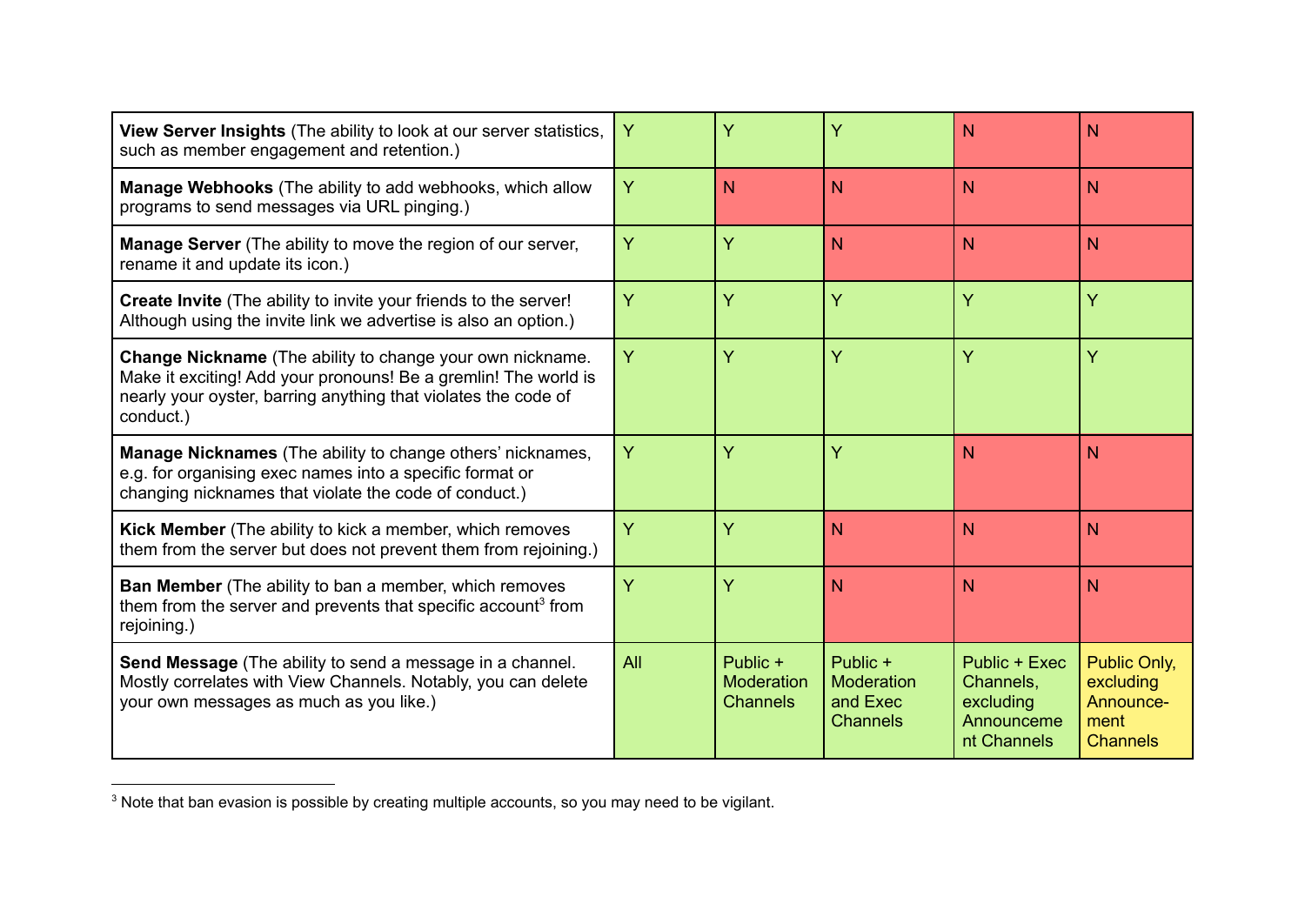| <b>Embed Links</b> (The ability to embed a link in a message.)                                                                                                                                         | Ÿ                        | Y                                           | Ÿ                                    | Ÿ | Ÿ              |
|--------------------------------------------------------------------------------------------------------------------------------------------------------------------------------------------------------|--------------------------|---------------------------------------------|--------------------------------------|---|----------------|
| Attach Files (The ability to attach a file to a message.)                                                                                                                                              | Ÿ                        | Y                                           | Ÿ                                    | Y | Ÿ              |
| Add Reactions (The ability to react to a message.)                                                                                                                                                     | Y                        | Y                                           | Y                                    | Y | Y              |
| Use External Emoji (The ability to, if you have Nitro, use emoji<br>from outside of this server in messages.)                                                                                          | Ÿ                        | Y                                           | Y                                    | Y | Ÿ              |
| Mention @everyone, @here and All Roles (The ability to<br>directly ping the aforementioned roles, which alerts the relevant<br>people. This should be used sparingly.)                                 | Y (please<br>be careful) | Announcem<br>ent<br><b>Channels</b><br>Only | Announcement<br><b>Channels Only</b> | N | N              |
| Manage Messages (The ability to delete and pin messages.<br>This is available to Exec so that they can pin important<br>announcements, and quickly delete messages when no<br>moderators are present.) | Ÿ                        | Y                                           | Y                                    | N | N              |
| <b>Manage Threads</b> (The ability to delete, rename,<br>archive/unarchive and turn on slow mode for threads).                                                                                         | Ÿ                        | Ÿ                                           | Y                                    | N | N <sub>1</sub> |
| Read Message History (The ability to see messages in the<br>past. Limited to the channels you can see.)                                                                                                | Ÿ                        | Y                                           | Ÿ                                    | Ÿ | Ÿ              |
| Send Text-to-Speech Messages (The ability to send a<br>message that reads itself out to everyone currently online.<br>Please don't do this.)                                                           | Y (please<br>don't)      | N                                           | N                                    | N | N              |
| Use Application Commands (The ability to use slash<br>commands and other application commands, which some bots<br>support.)                                                                            | Ÿ                        | Y                                           | Ÿ                                    | Ÿ | Ÿ              |
| <b>Connect</b> (The ability to enter a public voice channel.)                                                                                                                                          | Ÿ                        | Y                                           | Y                                    | Ÿ | Ÿ              |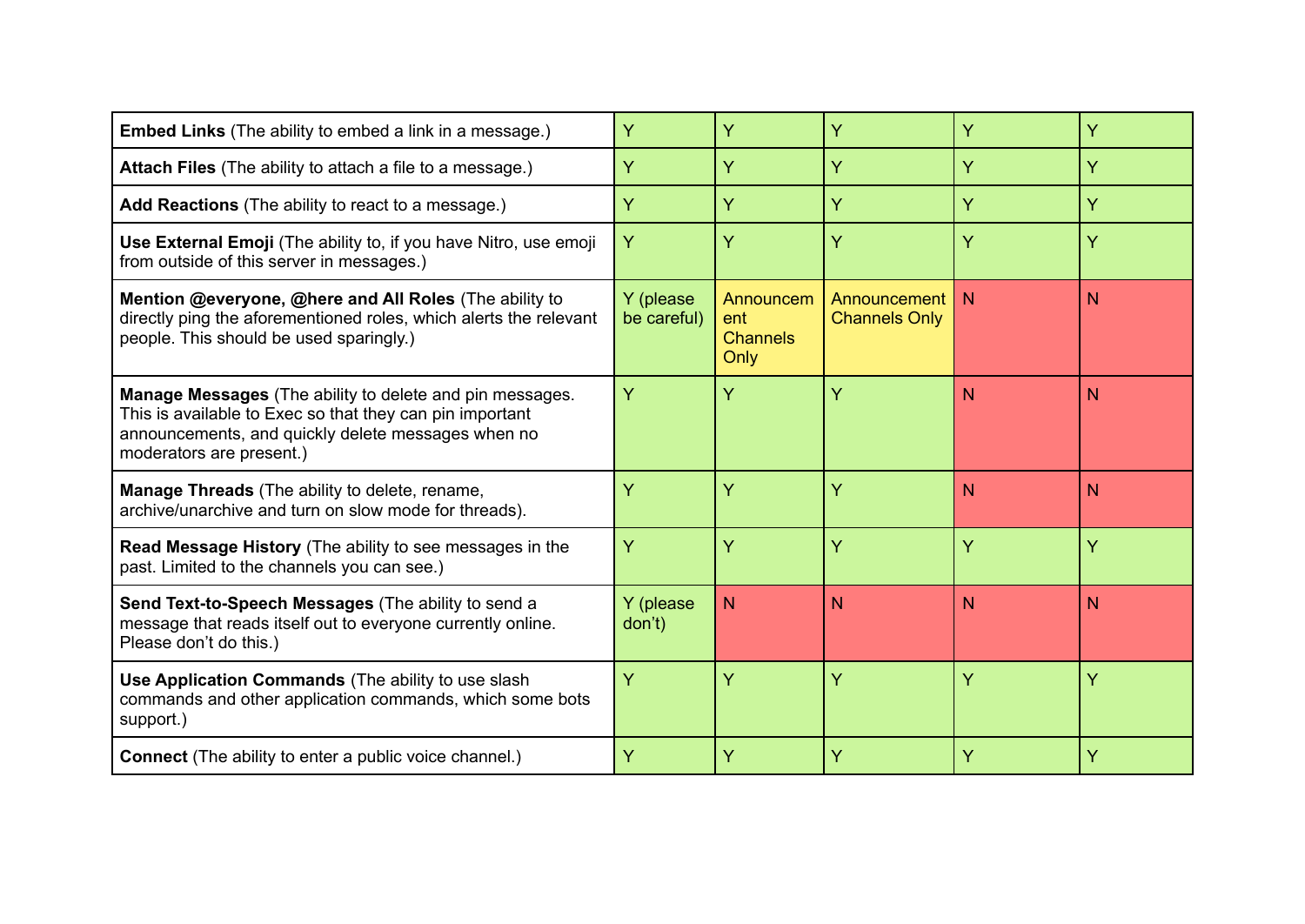| Speak (The ability to speak in an entered voice channel.)                                                                                                              | Ÿ | Ÿ | Ÿ | Y | Ÿ              |
|------------------------------------------------------------------------------------------------------------------------------------------------------------------------|---|---|---|---|----------------|
| Video (The ability to broadcast video in a voice channel,<br>whether it is from webcam or screen share.)                                                               | Y | Ÿ | Ÿ | Ÿ | Ÿ              |
| Use Voice Activity (The ability to continuously broadcast your<br>voice rather than using push to talk. Please be mindful when not<br>using push to talk.)             | Y | Ÿ | Ÿ | Ÿ | Ÿ              |
| <b>Priority Speaker</b> (The ability to automatically reduce the volume<br>of everyone else in the call when you speak. Should generally<br>be avoided.)               | Y | N | N | N | N              |
| <b>Mute Members</b> (The ability to mute someone else in the call,<br>preventing them from speaking. Note that you can mute yourself<br>without this permission.)      | Y | Y | Ÿ | N | N              |
| <b>Deafen Members</b> (The ability to deafen someone else in the<br>call, preventing them from hearing. Note that you can deafen<br>yourself without this permission.) | Y | Y | Ÿ | N | N <sub>1</sub> |
| Move Members (The ability to move someone between voice<br>calls.)                                                                                                     | Y | Y | Ÿ | N | N              |
| <b>Request to Speak</b> (The ability to ask to speak in a Stage<br>Channel.)                                                                                           | Y | Ÿ | Ÿ | Ÿ | Y              |
| <b>Moderation Bot Permissions</b>                                                                                                                                      |   |   |   |   |                |
| <b>[Text] Mute Members</b> (The ability to prevent members from<br>sending messages in the server. Useful for non-destructively<br>dealing with possible incidents.)   | Y | Y | Y | N | N <sub>1</sub> |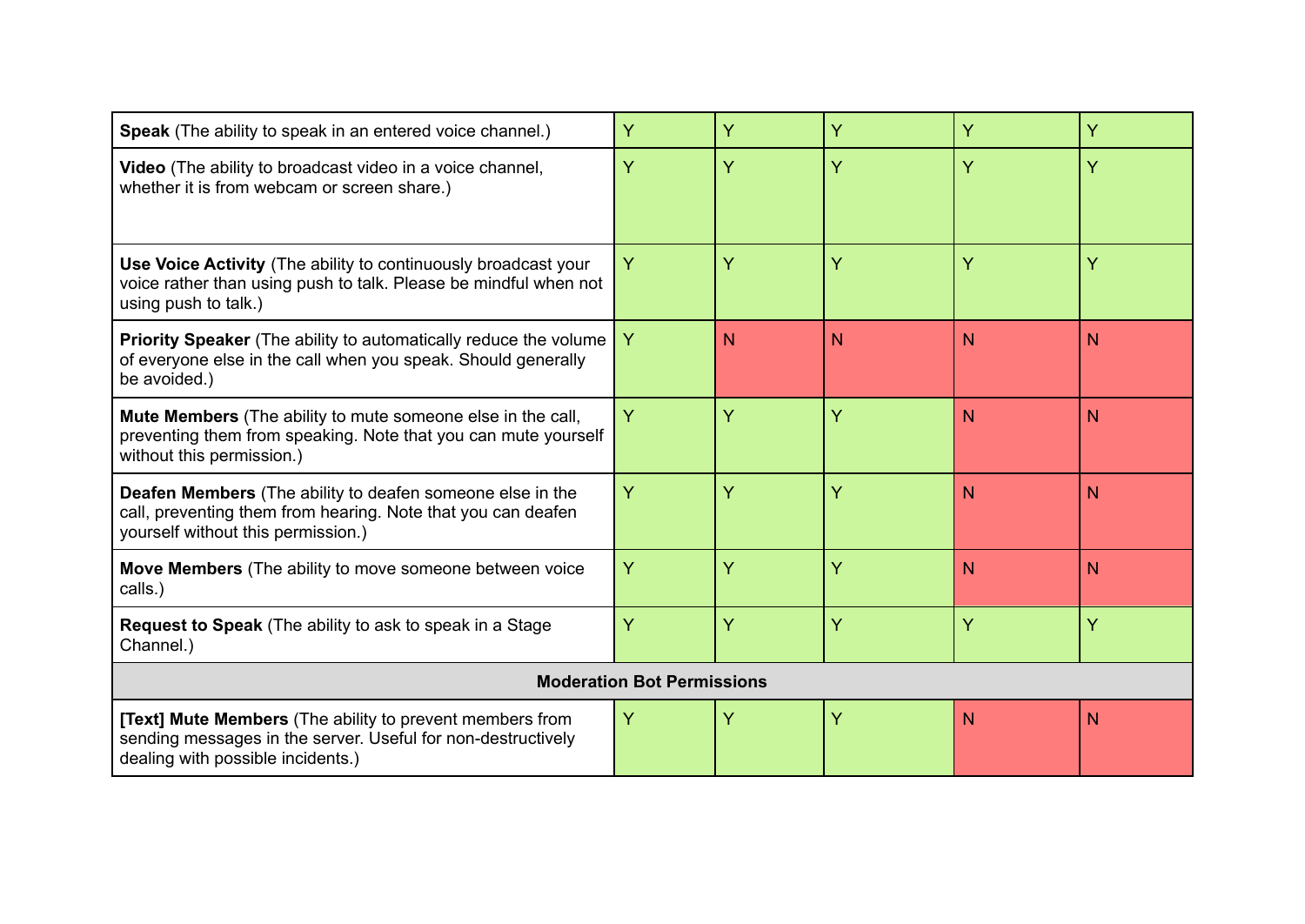| <b>Access to #x-log</b> (The ability to read the log to which a |  |  |  |
|-----------------------------------------------------------------|--|--|--|
| I moderation bot records actions.)                              |  |  |  |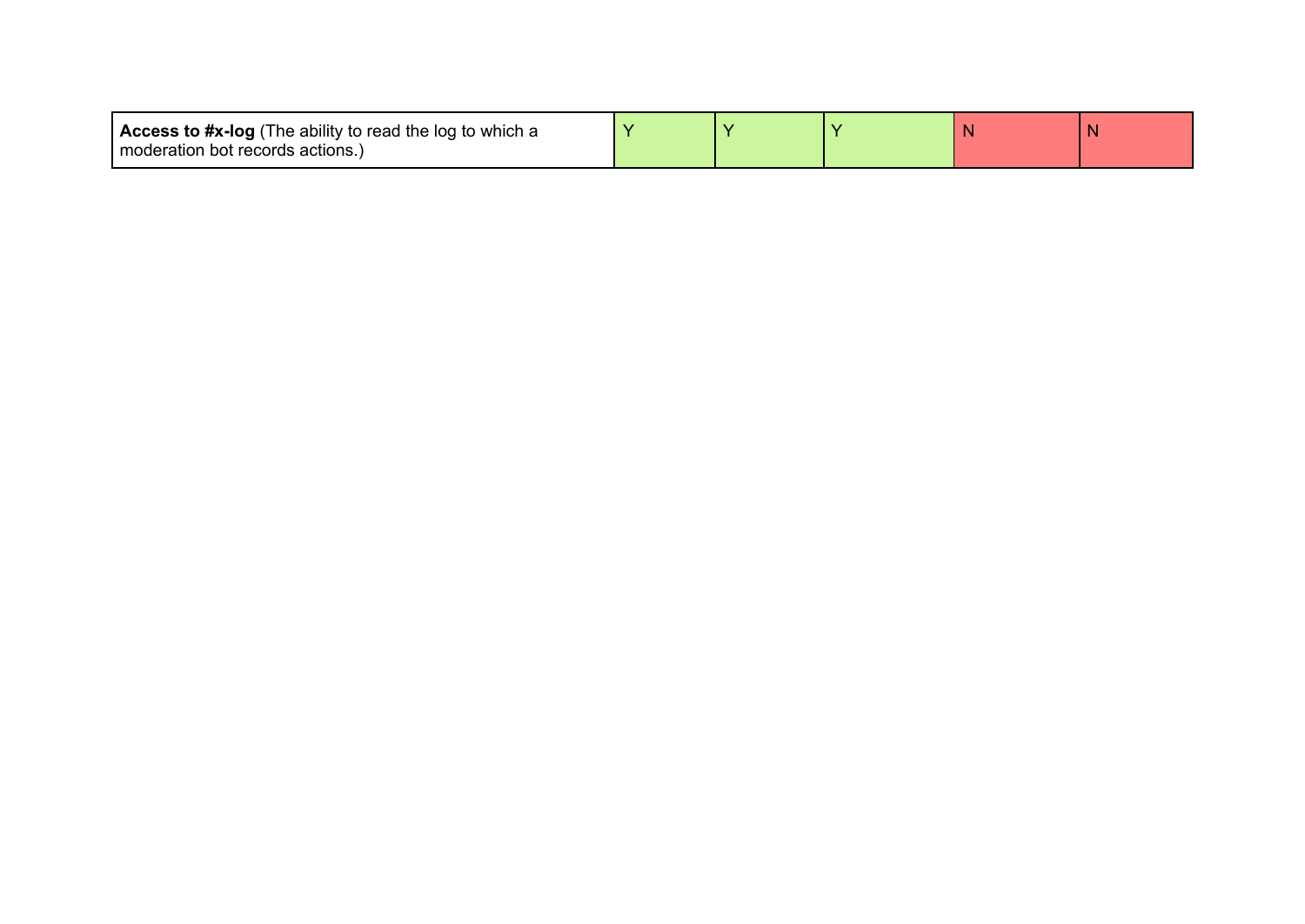#### TIMELINE

Finish 1st draft of this document

Will involve at least one more big discussion amongst people to sort infractions section

Send document out for proofreading (exec + membership)

Implement anything good

Have a pseudo AGM-style meeting about the document

Finalise document

Appoint mods

Week 5-6: write lots

Week 7: exec/moderators meeting to write the infractions section

Week 8: finish 1st draft

Week 9: proofreading (allows us this week to sort Tabletop Radio while others proof read) Week 10: implementation of changes

Week 11: AGM style meeting

Appointment:

- Open applications middle of july, leave open for 1 week. 1 week to make decisions.
- New mods should be able to take on their duties at start of August

Ultimate deadline: late August (results day), so we're ready for the influx of new members

NOTES FOR 3.4.1, 3.4.2, 3.4.3 (FROM MEETING)

- A step by step guide of what moderators should do in each infraction case
	- Per severity of case i.e. what constitutes a certain severity, and what action is appropriate (warning, mute, ban etc etc)
		- Cases that resolve themselves. (also, cases where CW/TW would be appropriate and haven't been immediately rectified)
		- To investigate: cases where message deletion is not necessary, but a warning may still be. (Maybe stuff which gets close to rule breaking? But that'd be a generally posted warning of "be careful".)
		- Cases where mod communication is needed (bonus note: when CW/TW needed but also hasn't been applied for a bit, so deleted for people's safety)
		- Cases where someone should just immediately be banned (overt discrimination)
	- Guide to logging infractions
- How many infractions can someone build up before being kicked? (for cases where mod comms are needed)

NOTES FROM MEETING OF MODERATION PROCESS: Default response where mod comms are needed: